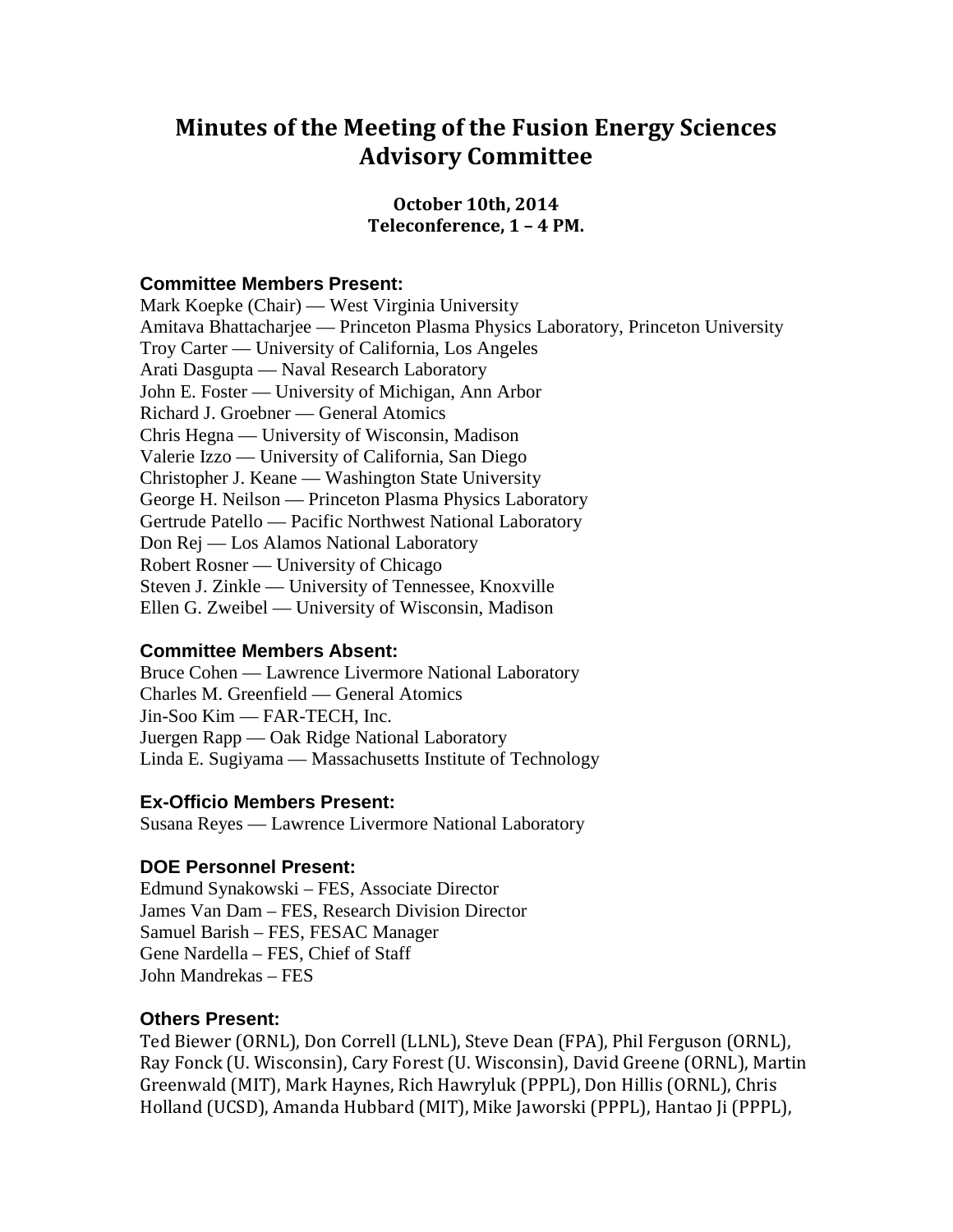Zhihong Lin (UC Irvine), Jeremy Lowery (ORNL), Dale Meade (FIRE), Wayne Meier (LLNL), Joe Minervini (MIT), Miklos Porkolab (MIT), Stewart Prager (PPPL), John Sarff (U. Wisconsin), Charles Skinner (PPPL), S. Smolentsev (UCLA), Carl Sovinec (U. Wisconsin), Don Spong (ORNL), Greg Wallace (MIT), Alice Ying (UCLA), Mike Zarnstorff (PPPL, acting as FESAC secretary)

# **1. Opening Remarks**

The telephone meeting was called to order by the FESAC Chair, Dr. Mark Koepke, at 1pm on October 10, 2014. He said that the meeting will last three hours and will focus on consideration for approval of the Strategic Planning panel report, including discussion of the report, details leading up to this teleconference, and a vote for adoption. Dr. Koepke said that during the consideration of the Strategic Planning panel report, Dr. Chris Keane would chair of the meeting. This will be followed by a public comment session and a discussion of any new business. He thanked FES or setting up the teleconference.

# **2. Consideration for Approval of the Strategic Plan Panel Report**

Dr. Keane, as acting chair, asked Dr. Sam Barish to take attendance of the FESAC members. Dr. Barish also asked for the names of other attendees to the teleconference. Chris then thanked the participants for attending the call and thanked the panel for their hard work in preparing the initial draft and the latest version. He asked the FESAC members if they had received the latest version from the panel the previous day, which they all had. He then asked Dr. Barish for the list of members that can vote on the report.

Dr. Barish said there are 20 FESAC members and three ex-officio members. Of the 20, nine were recused due to advice from the DOE General Counsel due to conflicts of interest related to their employer. They are the employees of PPPL, GA, MIT, and ORNL. In addition, Dr. Jin-Soo Kim's husband is employed by GA and Dr. Valerie Izzo has a contract with GA. Both of them have been recused. The remaining ten members on the teleconference are able to vote on the report. They are: Dr. Troy Carter, Dr. Arati Dasgupta, Dr. John Foster, Dr. Chris Hegna, Dr. Chris Keane, Dr. Mark Koepke, Dr. Gertrude Patello, Dr. Don Rej, Dr. Bob Rosner, and Dr. Ellen Zweibel.

Dr. Keane asked whether all the voting members could be on the call through the time of the vote. Drs. Rosner and Foster indicated that they must leave to teach courses at 2pm and 2:30pm, respectively. Dr. Barish said that in order to vote, a member must have participated in a substantial part of the discussion, and be present at the time of the vote. Proxies are not allowed.

Dr. Keane said that Dr. Barish had emailed a factual statement of the conflict of interest resolution that would be attached to the report after it is updated to include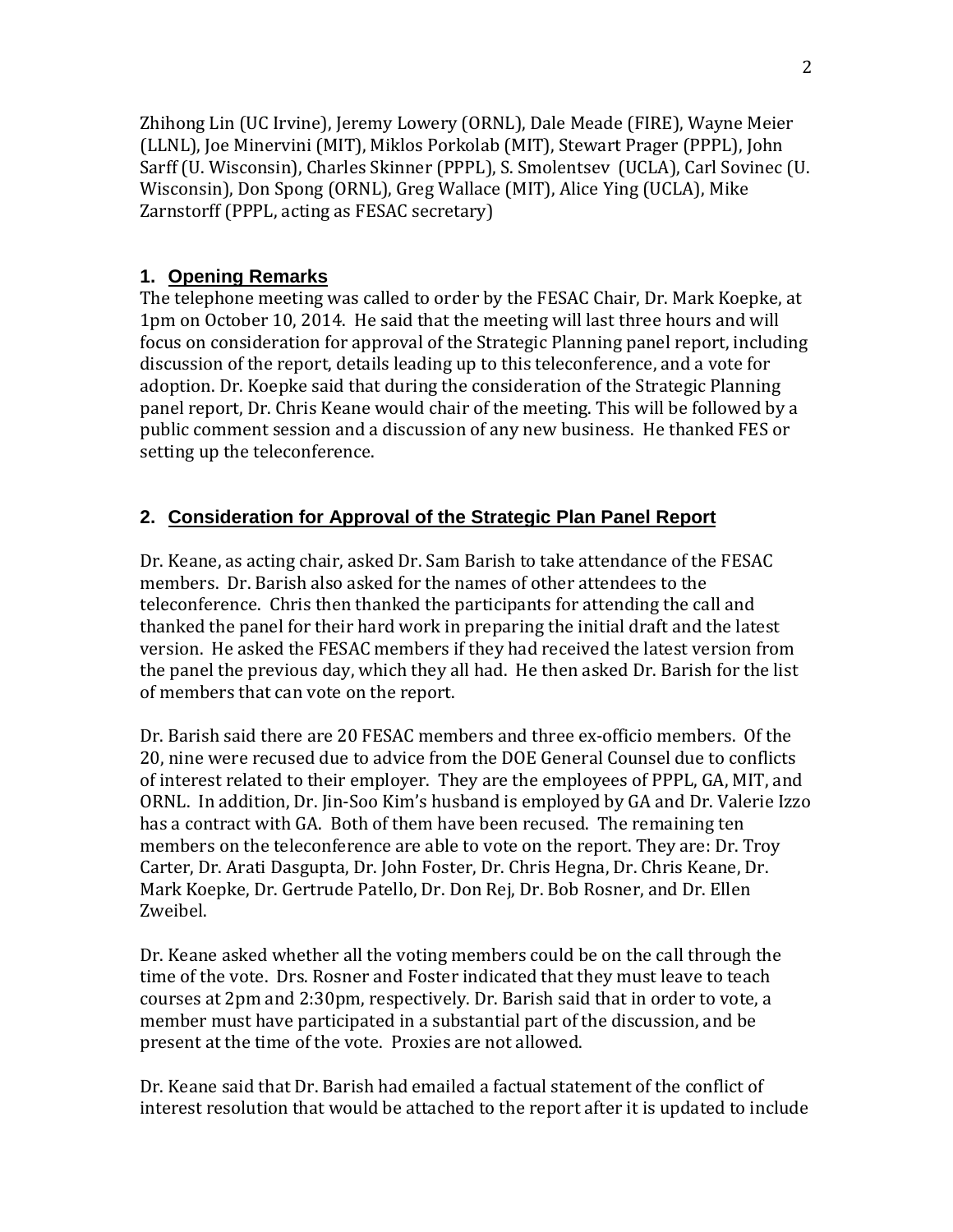the last two recusals. He then commented on the FESAC activities since the September FESAC meeting, noting that a lot of community and FESAC input had been received including a variety of letters from the community. He said he was struck by a top-level disconnect on strategy, particularly between science vs energy, and in the context of the Office of Science. He noted this makes it more difficult for this panel to do its work. He asked Dr. Koepke to make opening comments.

Dr. Koepke said that the FESAC actions since the end of the September FESAC meeting were:

- Gathering notes from the FESAC SP Panel after the FESAC meeting,
- by  $\sim$  9/26, he received corrections from the Panel
- by 9/26 he had received input from FESAC
- on 10/2, he sent a revised report to editor J. Dawson
- on10/5, he gave the document to M. Branigan for production formatting
- on 10/8, the latest draft version was provided to Dr. Barish for distribution to FESAC

Throughout this process, he monitored the updating of the report to ensure that the meaning was not changed. He noted that most of the changes clarified the report, and other changes corrected typographical errors.

Dr. Keane added that the changes included modifying the vision statement to emphasize science, parts of chapter 6 on impacts, clarifying the four budget scenarios and their impacts, and tweaking some technical details in the chapters. Dr. Koepke said that he confirmed the changes were consistent with Chapters 1 and 6, and confirmed that the descriptions were consistent. The time-line description was also adjusted to be correct.

Dr. Keane then asked which members wanted to make comments on the report. It was noted that only non-recused and ex-officio members can participate in the discussion. Drs. Rosner, Hegna, Zweibel, Carter, and Foster asked to comment.

Dr. Rosner congratulated the panel for a report that makes decisions, including difficult decisions. But, he is troubled by two issues:

- 1) Is this a science program in the Office of Science or is this primarily an application program? This is a question of balance. Compared to a similar program, NE (Nuclear Energy), this is really still a science program, and appropriately located within the Office of Science. He is troubled that science is not up front in the report. This will make the discussion much more difficult, both with Congress and with our colleagues (in other sciences). He also urged that the report be compared with the (HEPAP) P5 report.
- 2) Dr. Rosner said that he is also troubled by report's support for specific proposals which have not yet been peer reviewed. He would like the report to call for a study of these ideas, not provide an explicit decision.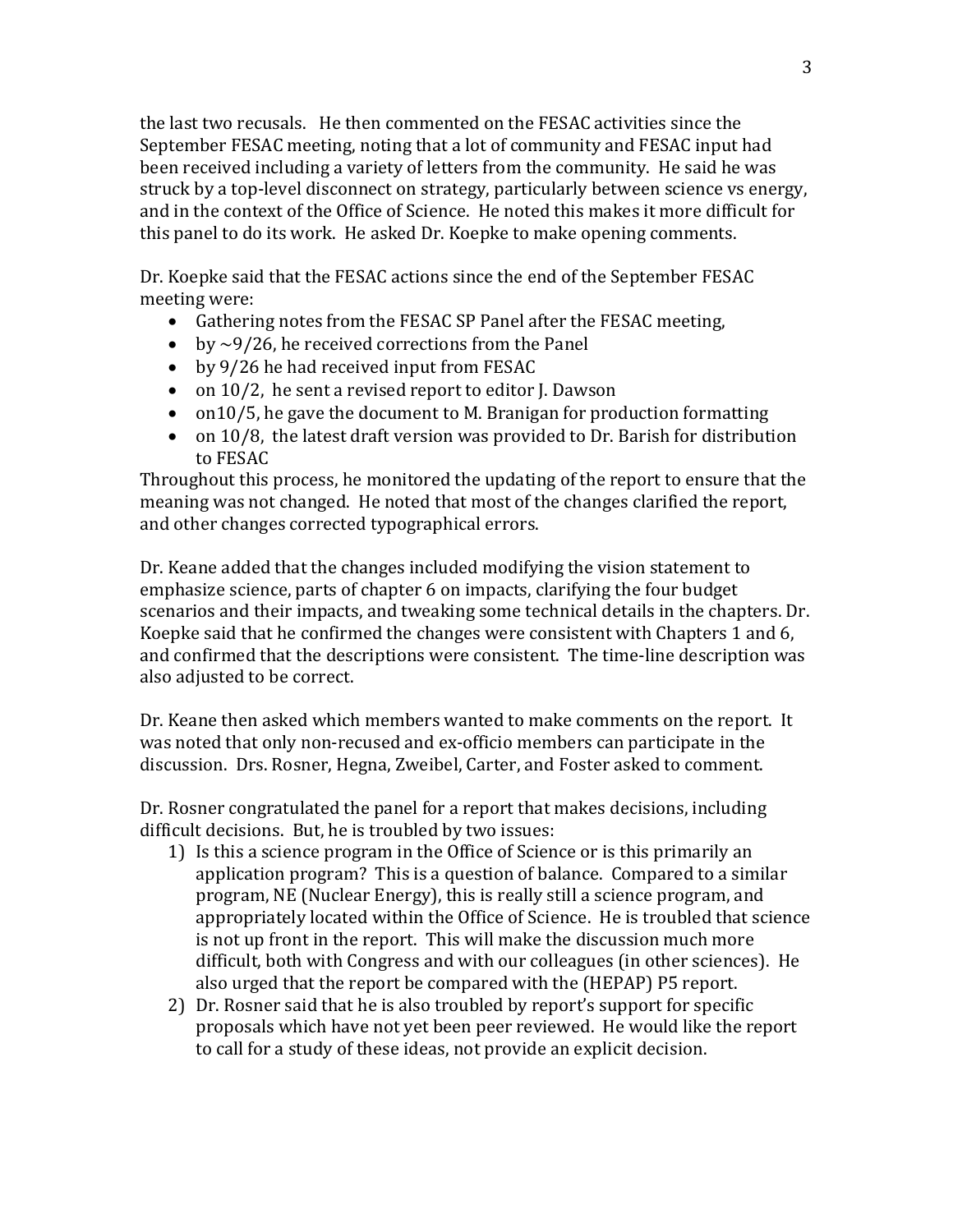Dr. Hegna noted that he was a member of the report panel, that he wanted to explain why he decided not to endorse the revised report, and why he would vote against FESAC approval. He said that this should not be a surprise to other panel members. He is troubled by use of the Fusion Nuclear Science Facility (FNSF) as the main element driving and defining the program. FNSF is not well defined (mission, scope), and its role in the program is still an open question that needs community discussion. He is supportive of fusion nuclear science, but he is troubled by using it and FNSF as a metric for the whole program, particularly to drive a change of the program emphasis. Dr. Hegna does not support a transition from plasma science to a technology program. Subsequent to the FESAC meeting, he attempted to modify the report to provide a broader description of the science and reduce the emphasis on just facilities. However, this drew ire from other panel members, and his comments were rejected. As a consequence, he will vote No.

Dr. Zweibel said that she would only comment on aspects not already mentioned. She stated that there is now some new rhetoric in the report on discovery plasma science (DPS) and the universities. But the only scenario that adequately funds these and supports them is the Modest Growth scenario, the most optimistic. The report's reliance on agency partnerships is unproven. The existing NSF/DOE partnership is working, but is not at a scale to resolve this problem. There is an issue of balance in the report.

Dr. Carter stated that, like Dr. Hegna, he is one of three panel members that removed their names from the report. He is concerned by the reliance on workforce development as the motivation for DPS in the report. This marginalizes the value of DPS, is the worst way to advocate for the program, and will have an effect opposite to that desired. The justification is the need for innovation and knowledge. He does not want the justification for the field to be the production of students. This is not the right way to justify a DOE program, for members in the universities. The report needs to make a case for the science, recognize the great science that is being done, and the need to do more. He also urged that peer review be included in all the initiatives.

Dr. Foster said that his thoughts and comments resonate with those of Drs. Zweibel and Carter. DPS is put in too weak a position by the report. The arguments for it should go beyond just workforce development. The primary recommendation for DPS to strengthen peer reviewed collaborations is an empty statement. The source of funding should be stated to be DOE.

Dr. Koepke responded to the comments.

• Regarding Dr. Rosner's comments, he said that yes, the Panel made decisions. Each decision did not always start off as unanimous, but the Panel found a balance. There is a lot of science in all the recommendations. The Panel considered metrics, as used by the Office of Science. The FNSF was a representative goal for a leading fusion program. The linear divertor simulator was selected because it was in a community white paper, was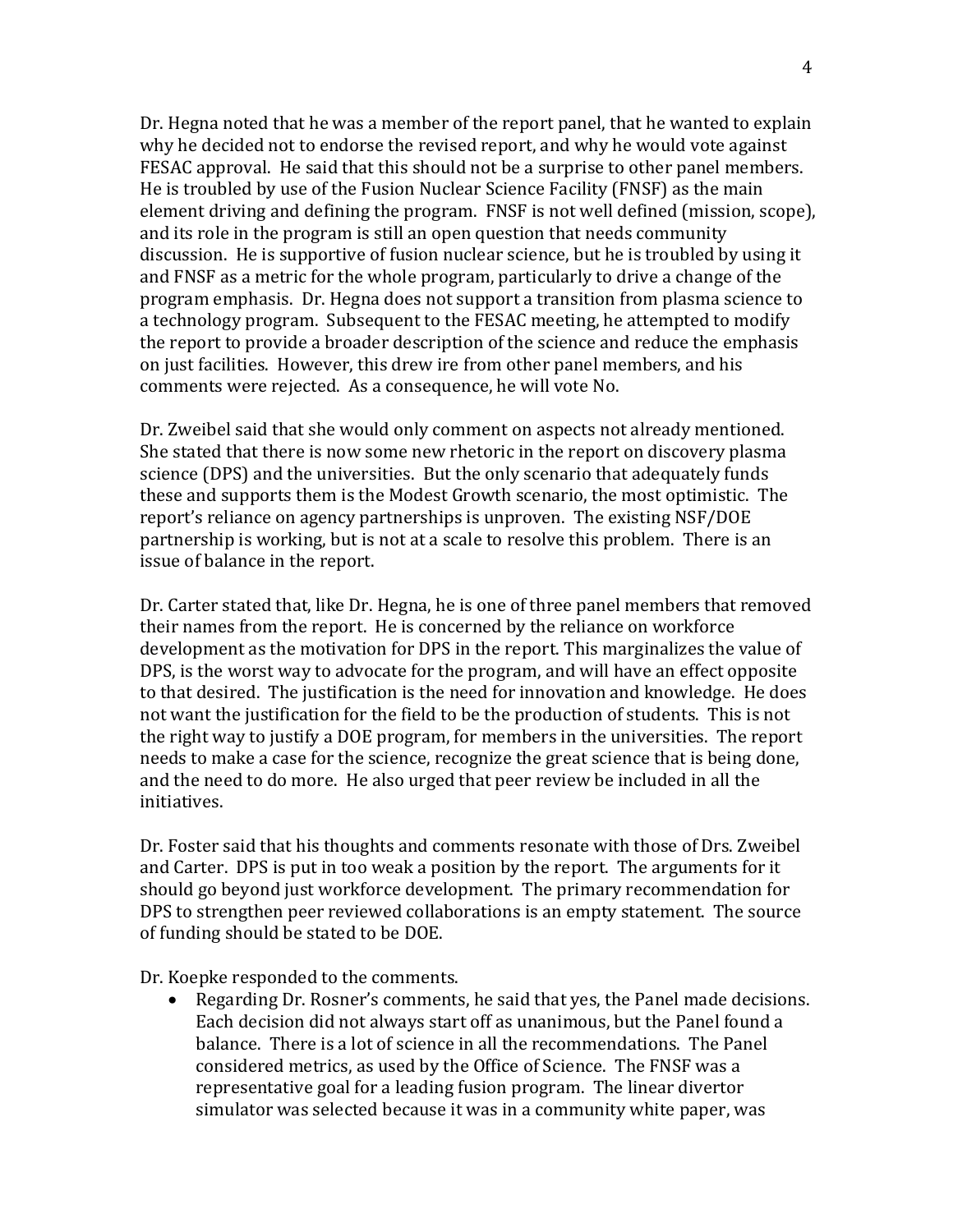significantly cheaper than other options, and could fit in some budget scenarios. It was labeled unambiguously in the report and its cost was assessed so its inclusion would be consistent with specific budget levels.

- Regarding Dr. Hegna's comments: Dr. Hegna gave a good description of his decisions. There was a range of members on each side of the science vs facilities argument, but they found a common ground. Dr. Hegna's suggestions were incorporated fully, but the ones that would emphasize the science more did not survive into the final version.
- Regarding Dr. Zweibel's comments: That only the highest budget scenario had DPS unpenalized reflected the realities of fitting the highest priority investments into the budget scenarios. Dr. Koepke said that he felt that the realities of DPS would actually protect it. The partnerships with other Federal agencies were thought to offer cost-effective opportunities that expanded DPS.
- Regarding Dr. Carter's comments: There were panel members on both sides of the workforce-development argument. The panel worked to find common ground, but this ground shifted with the FESAC edits.
- Regarding Dr. Foster's comments: there was lots of discussion on DPS, but the report needed to focus on a transition to start the FNS program. The Panel identified a new option for DPS to obtain run-time on facilities. The FESAC-requested changes were in the right spirit, but the changes could not receive unanimous agreement by the Panel. Dr. Koepke hopes for continued community input on implementation and Congressional and Administration protection of DPS.

Dr. Rosner said that the paragraph at the end of page 20 and at the top of page 21 does not have any discussion on peer review, nor on page 22 in the recommendation. He urged that the process should include peer review (similar to other parts of the report). Dr. Koepke agreed and said that this could be added to make intention for peer review to be more apparent throughout the report.

Dr. Keane said that regarding FNSF, the view is that if you are doing a fusion nuclear science program, FNSP, you need and would like to have an FNSF.

Dr. Koepke said that the Panel's emphasis was on a FNS program, building on elements in the Drs. Martin Greenwald- and Steven Zinkle-chaired FESAC reports, and community-submitted white papers. He said that the actionable goal is for the U.S. to have a major facility, through which the U.S. could have world leadership. The main thrust of the report is to launch a FNS program. The report identified FNSF as an actionable goal, but otherwise steered away from specifics, since there are many aspects not adequately known.

Dr. Rosner continued the discussion of assessments, saying that the most relevant part is on page 47, but that this treats assessment of existing facilities. Dr. Koepke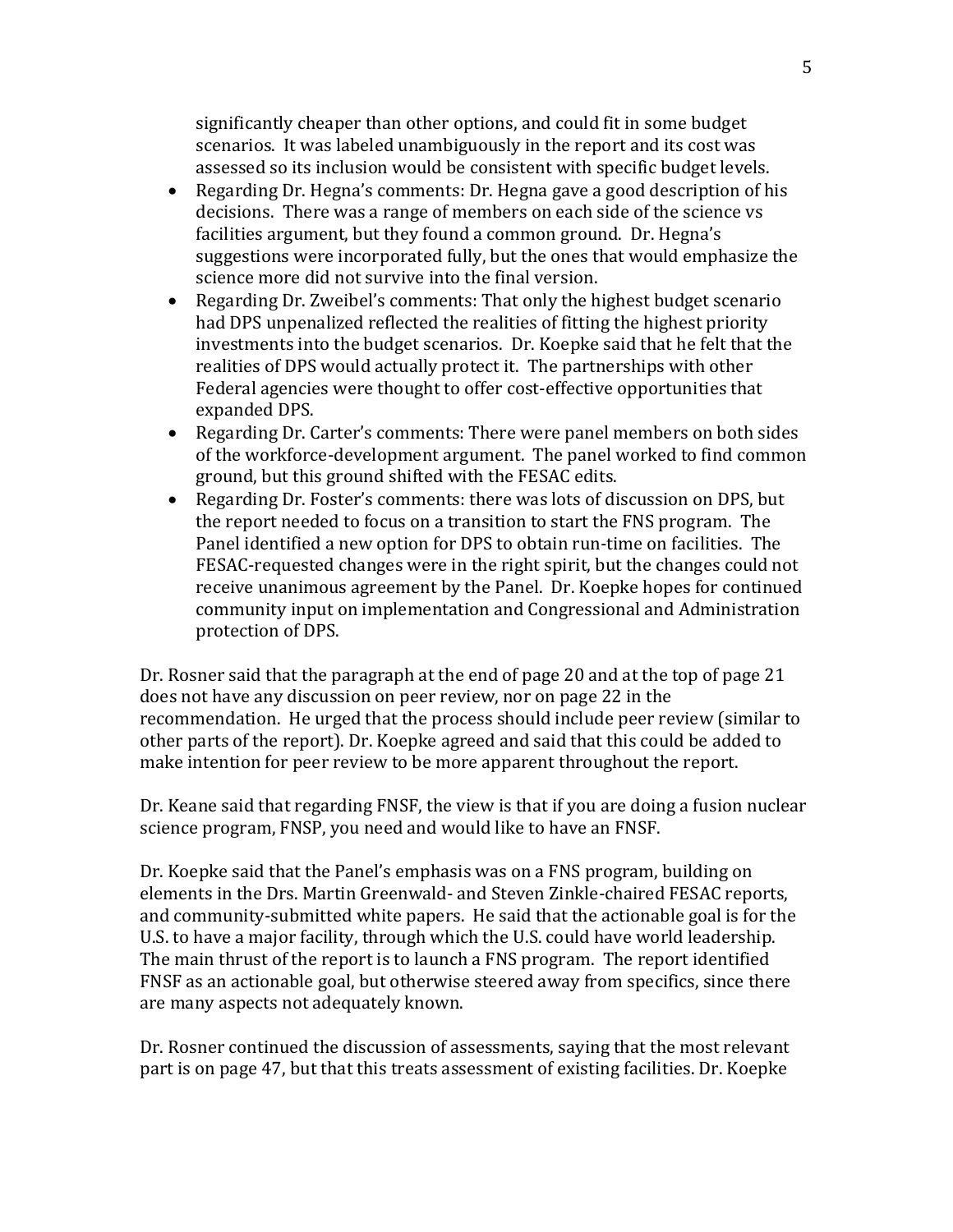replied that it was certainly in the panel's thoughts to include assessment and peer review in all recommended actions.

Dr. Keane said that we will need to add a sentence or words to address this. He added that he thought the panel worked very hard and that he wanted to salute the panel for making hard decisions.

Dr. Koepke said that he hopes the report will inspire lots of community activities on how to implement these initiatives. He hopes the community activities will fill in the areas that the Panel did not specify in actionable detail in the report.

Dr. Rej said that strategies are about trade-offs. The choices made were driven by realistic budgets and U.S. strengths. The U.S. program has remaining strengths, but the status-quo has led to atrophy. The status quo also limits where we can go. We want to engage the long-pulse issues and an FNS program. We need to do R&D to figure out what is needed. From the community white papers and previous reports, a lot of good science can be done in these areas. FNSF is a capstone, but it is beyond the time scale of the charge. The revised report handles the workforce issues better, putting science first. Regarding the linear PMI simulator, the issue is what can be afforded that addresses requirements. Certainly this needs to be reviewed and competed. But it should start with the scientific requirements of what is needed in this area.

Dr. Hegna said his concern was in rating program elements according to their relevance to a CD-1 decision for a facility. He also said there was a question of launching a fusion energy program which permeated the discussions.

Dr. Dasgupta said that she agreed with earlier comments that science should be the driver. Regarding the DPS budget going down in most scenarios, she agreed with the concerns that science is not in the forefront in the report. It also does not identify the role of universities in science. However, the modified version of the report is better than the earlier version presented at the meeting.

Dr. Keane asked for more discussion. Hearing none, he asked for a motion to approve the report, subject to minor revisions regarding peer review to be handled via email. Dr. Zweibel moved to vote on accepting the report, and Dr. Rej seconded the motion.

Dr. Barish called for the votes of eligible FESAC members.

- Yes: Drs. Dasgupta, Foster, Keane, Koepke, Patello, Rej
- No: Drs. Carter, Hegna, Zweibel
- no response: Dr. Rosner (who had to leave to teach a class)
- absent: Dr. Bruce Cohen

With a quorum of the eligible voting members, the motion to approve the report passed by a vote of 6 to 3.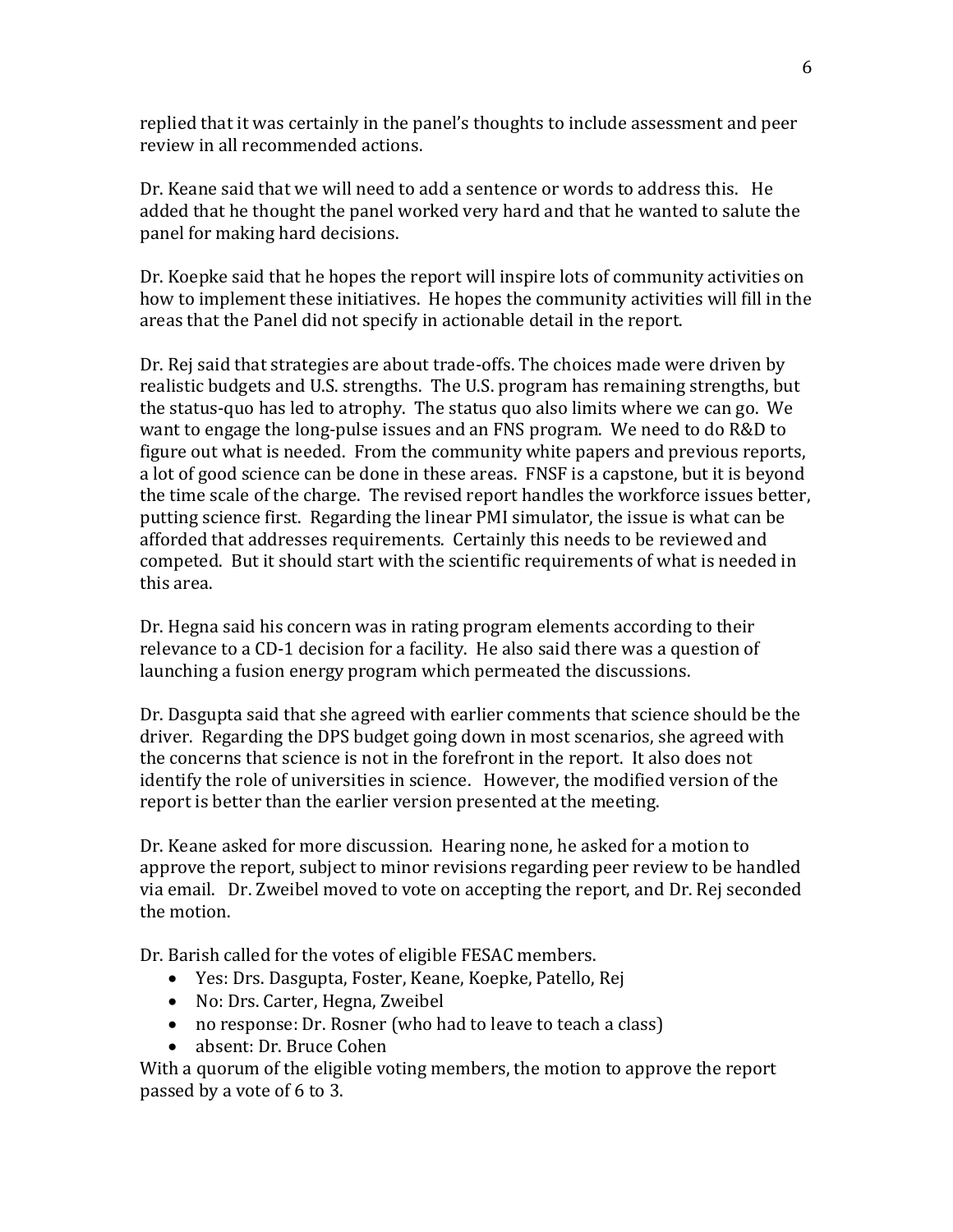Dr. Barish said that the report is being edited, including inserting graphics to make it more readable by a broad audience (similar to the P5 report). He asked the committee to allow these modifications and designate Drs. Keane or Koepke to oversee them. Dr. Koepke said that this was already discussed with the panel. Sandbox Studio is doing the editing, and it is set to proceed.

Dr. Keane asked whether the committee members had seen the draft conflict of interest (COI) statement, emailed by Dr. Barish, for inclusion in the report. Comments were made that it is not in final form, in that it does not mention all the recused members and reasons. Sam Barish agreed and said that it would be updated, and then the modified version must be approved by the DOE General Counsel.

Dr. Hutch Neilson said that the statement does not accurately represent his situation. He does not have a direct financial interest. The statement should be modified to state that he is employed by an organization that has a financial interest. Sam Barish said that they can request this change with the General Counsel.

Dr. Zweibel expressed concern that only half the FESAC members were able to vote on such an important report. Dr. Edmund Synakowski, FES Associate Director, said that he shares the frustration. However, DOE is part of the Federal government, and there are specific laws covering conflict of interest. This is a fundamental difference relative to activities of the National Academies. The nature of the charge and Congress's request, regarding specific budgets, drove the panel to consider specific facilities and make facility and institution specific recommendations, which is a tripwire for conflict of interest. The General Counsel's fundamental interest in providing guidance is to protect the integrity of the process and the Department's interest. We are all learning and frustrated.

Dr. Keane asked Dr. Barish to modify the conflict of interest statement to include all the recused members and reasons, and note that the statement about financial interest comes from the General Counsel. The modified statement will be approved via email.

Dr. Keane said that the next task is to write the transmittal letter for the report. This generated some discussion on whether it should include top level strategy and discussion of facilities. Dr. Keane said that FESAC had approved the report and will not rewrite it in the letter, but the letter should note issues. He proposed to circulate drafts of the transmittal letter via email for comments and approval.

Dr. Patello agreed with this process and said it seems reasonable. She noted that the charge was not to form a strategic plan. The committee should use the same wording as in the charge. Dr. Keane agreed.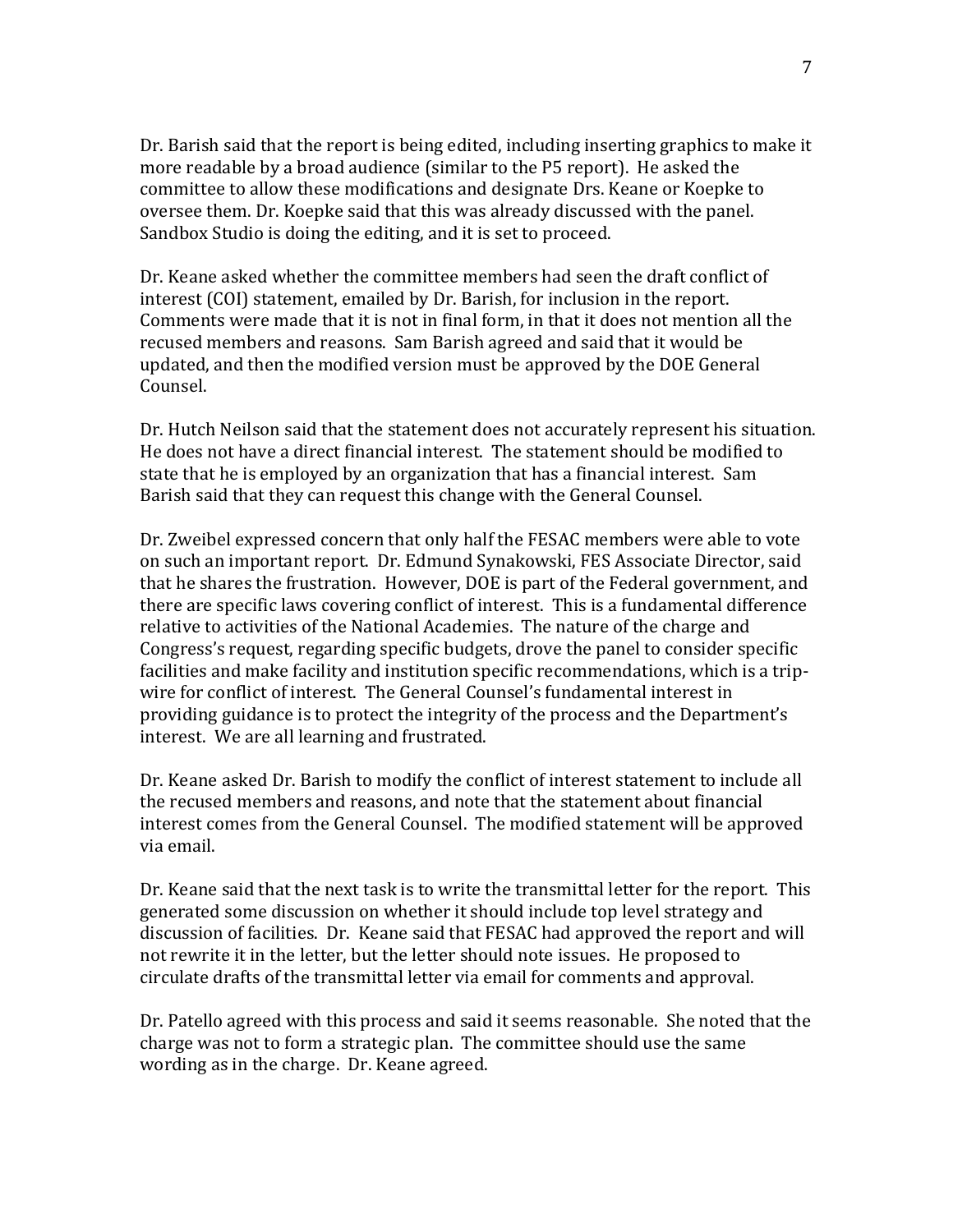Dr. Carter noted the P5 sub-committee of HEPAP is a standing panel for strategic planning, and that community input and discussion are needed in strategic planning and road-mapping.

Dr. Keane agreed, and noted that the report will now go to FES and Congress, for use in crafting the FES strategic plan.

Dr. Synakowski said that with this approved draft report in hand, it will be considered in developing the plan to be submitted to Congress by the end of January. He will be talking at the UFA meeting about this strategic plan. Since this will be before the plan goes to the Administration, it will be his personal views. In formulating the plan, FES will attempt to address issues from the Administration viewpoint, including identifying the science and its execution. The plan will go through concurrence in the Administration sometime in November, and then go to Congress.

Dr. Neilson asked about Dr. Synakowski's reaction to the discussion and the call for broader community involvement. Dr. Synakowski said that this is the first of many steps, and is in everyone's interest to get broader input, but he is not sure of the process. He said he is interested in a continuing committee, like P5, but has not thought it through.

Dr. Amitava Bhattacharjee asked that the cover letter: (1) indicate that the process was weakened by the silencing of many voices; and (2) note or include the various letters from the community, which he found to be of great value.

Dr. Barish said that the transmittal letter should only be from voting FESAC members. After additional discussion, Dr. Barish said that it would be appropriate to include the community letters in the public comment part of this meeting.

Dr. Bhattacharjee dissented, asking for flexibility so that the community voices could be heard and kept. Dr. Keane said that the goal is to capture the input, and he would look into how to incorporate this.

Dr. Hegna noted that there were No-votes, against approval, and asked whether the transmittal letter can include representation of the dissenting opinions. Dr. Barish said that this could be done in the transmittal letter. Dr. Koepke agreed that the letter is an appropriate place to note dissenting opinions, and that this is better than a minority report.

Dr. Keane and Dr. Barish summarized the steps to finalize the report, including corrections and final comments, sending the revised conflict of interest statement to General Counsel, inclusion of graphics, and approval. Dr. Keane will send the draft transmittal letter to the non-recused members for iteration and approval.

Dr. Keane closed this portion of the meeting.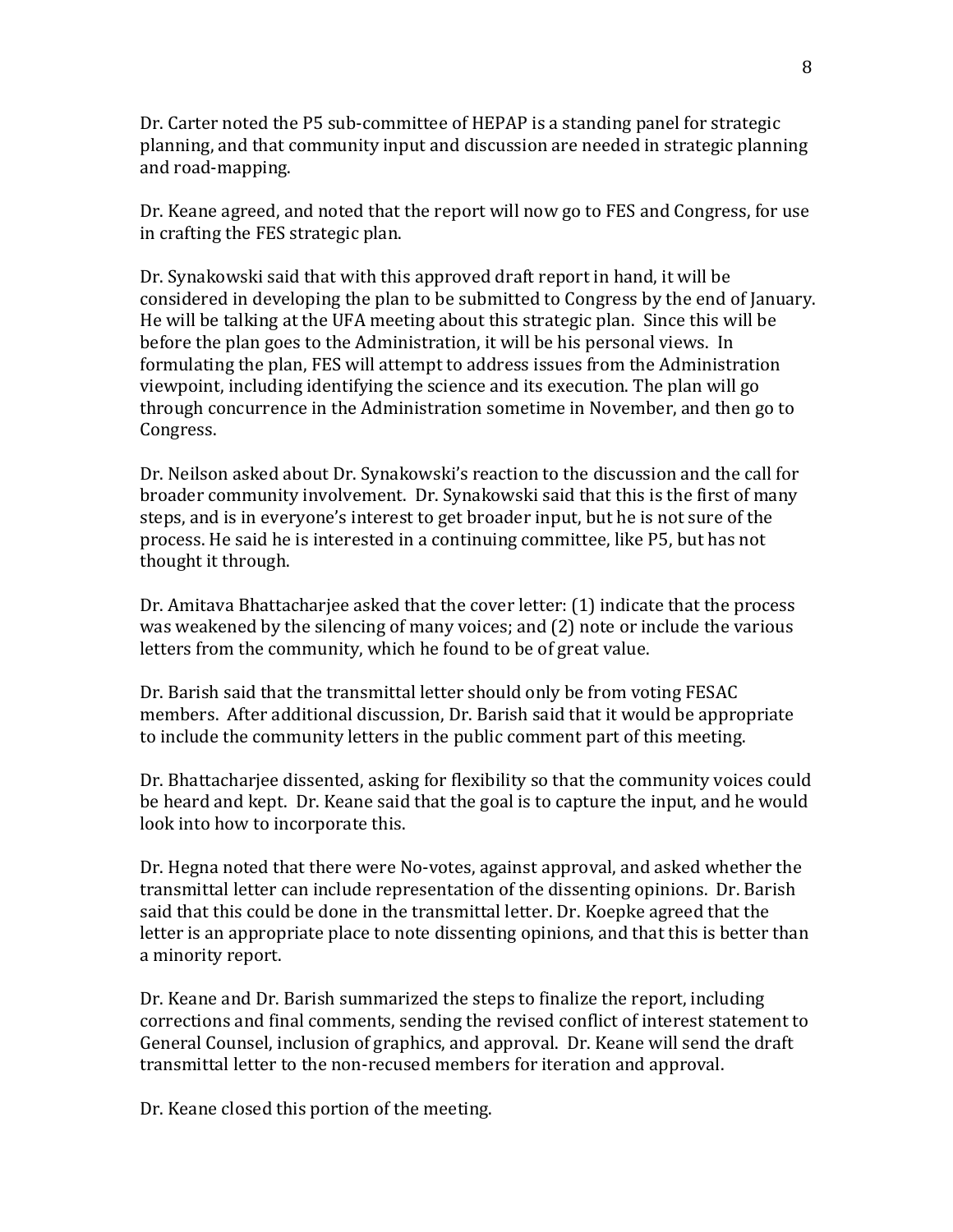# **3. Public Comment**

Dr. Barish requested public comments.

Dr. Greenwald said that there was lots of interest in the report, but particularly on the conflict of interest topic. He noted the irregularity of having ORNL members recused from voting on FESAC, but being on the panel drafting the report. He asked how this fit with General Counsel's perspectives.

Dr. Barish said that there was no way to know in advance about conflicts that could emerge in the report, except with the major facilities (C-mod, DIII-D, NSTX-U). After seeing the report, it was realized that four institutions hosted facilities identified in the recommendations: PPPL, GA, MIT, and ORNL (for SNS). On advice from General Counsel, FESAC members from those institutions had to be recused from discussions or voting on the report.

Dr. Carl Sovinec summarized the public letter sent to FESAC and the panel with 50 signatures, including its major points:

- The underlying strategic vision is flawed. It unnecessarily limits the fusion science research program to a few initiatives.
- It is presented too much as a facility development program.
- No scientific cases are made for the choices made. It appears to be management decisions made to fit into tight budgets.
- There was a lack of competition or peer review for the facility decisions advocated.
- The stewardship of plasma science as an underlying program is seriously undermined.

They recommend:

- The report should be recast to emphasize science and provide scientific justification for its recommendations.
- It is premature to select new facilities for the high priority initiatives. The report should identify missions and scientific goals for the initiatives, and encourage an open solicitation and peer review.
- Plasma science should not be a donor program in any scenario.

He added that the context of the letter and concerns are not a matter of pitting plasma science and materials science against each other. We are still in a state where we cannot create and control a burning plasma. It is premature to move onto technology development.

Dr. Miklos Porkolab noted that a letter critiquing the report had been sent to FESAC from MIT. He asked to include it as public comment for the meeting (Appendix A). Dr. Koepke and Dr. Barish agreed to this.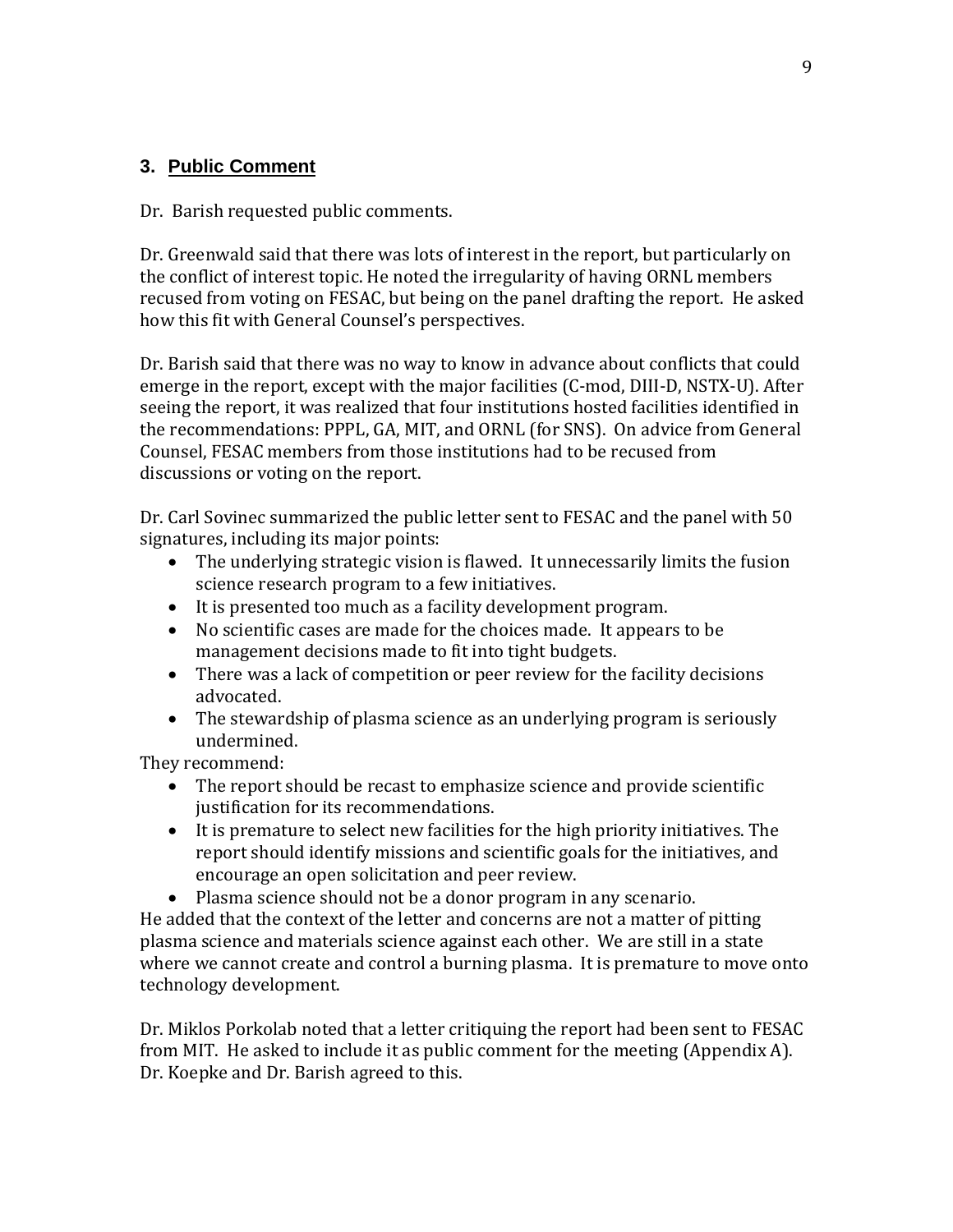Dr. Dale Meade said that he had also submitted a document to FESAC, labeled as a public comment and including recommendations. He noted an important aspect: the strategic planning process should not stop. He cited the EU process as a model, which resulted in increased support for the fusion program. He requested that his submission be included in the record of public comment for the meeting, to which this was agreed (Appendix B).

Dr. Ray Fonck asked that the entire letter that Dr. Sovinec spoke about be accepted into the public comment, to which this was agreed (Appendix C).

Dr. Steve Dean made four comments:

- 1. FESAC has 23 members (including three non-voting ex-officio). After the recusals (and absences) the report was only endorsed by six. This seems to be a weak situation.
- 2. The recusals were due to connections to major facilities. But anyone supported by the overall program has a conflict of interest, because the recommended shifts in funding are broader than the facilities. This is much broader than just those recused.
- 3. The consideration of C-mod was given short-shrift. The discussion in the report says that the closing of C-mod was necessary to fund the linear divertor and other new activities, but this was done without peer review, or evaluation of what C-mod might contribute.
- 4. This draft has been improved, but he reiterates his comments on the previous draft. In particular, the program needs to consider the implications of the very large ITER costs, including their implications for the prospects of fusion energy power plants.

# **4. Other Business**

Dr. Koepke asked the committee for any other business. He also remarked that FNS is important science in its own right, and the current version of the report does not identify specific facilities. It does identify the linear device as being affordable. The spallation neutron source could be outside the US.

Dr. Neilson asked about the plan and status of the Committee of Visitors (COV) panel.

Dr. Bhattacharjee (chair of the COV) replied that the committee is fully constituted. They will hold a couple of telephone meetings before meeting in Germantown on December 2nd – 4th. He noted that, due to schedule conflicts, they had to delay the meeting and may have difficulty completing their report by January. They may need to request an extension of  $\sim$ two months.

Dr. Richard Groebner asked whether recused FESAC members can now make their opinions on the Strategic Planning Report known to other members, now that the vote is completed. Dr. Barish said they can participate in discussions after the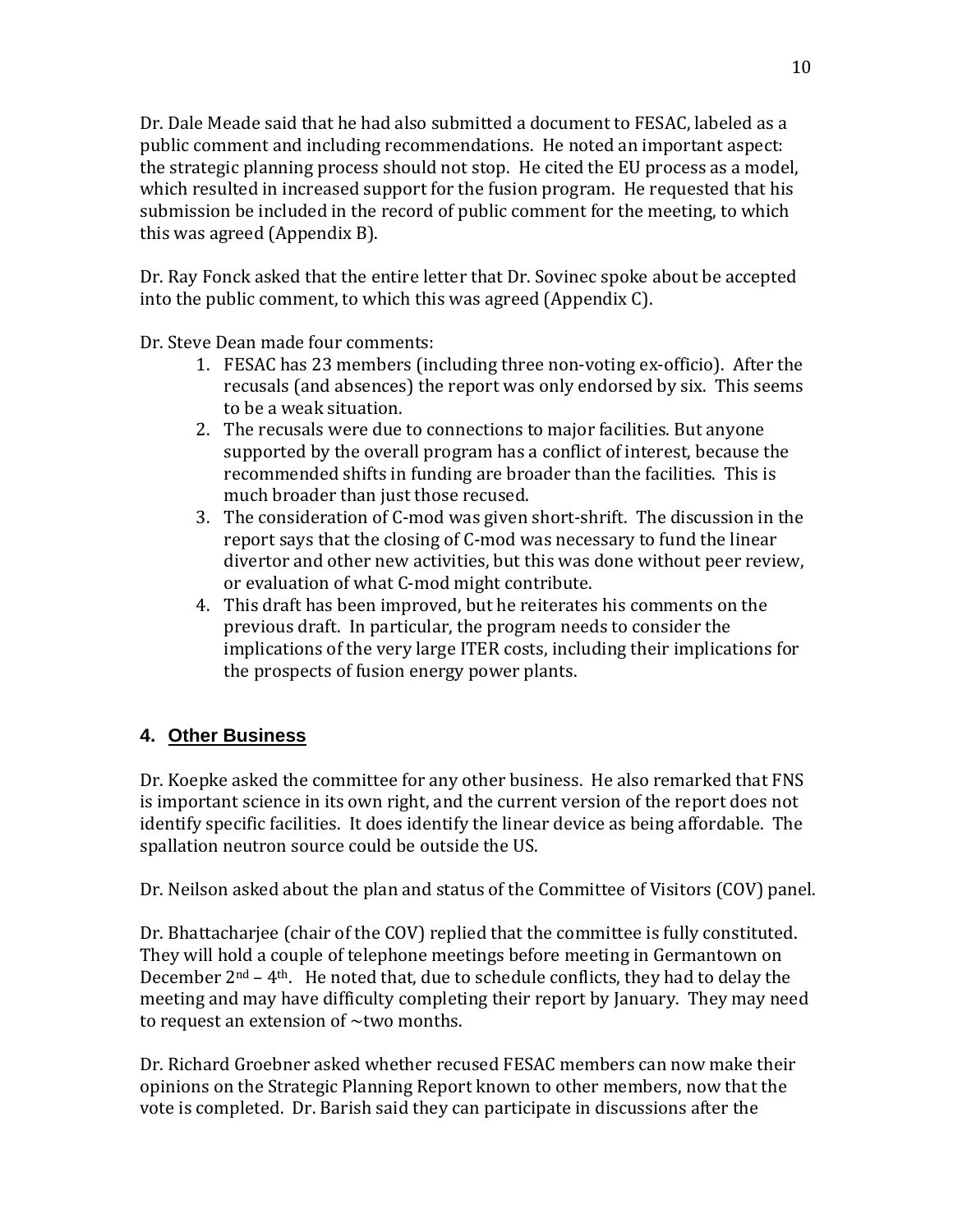remaining issues in the report are settled. The recused members should not contribute to finalizing the report or transmittal letter.

Dr. Koepke asked whether FES is planning to give FESAC any new charges in the coming months. Dr. Barish said that none are planned at this time. Dr. Koepke said that Dr. Synakowski will give the FES overview at the UFA meeting at the APS/DPP meeting in New Orleans, and that Dr. Koepke will give an overview of the SP report. He thanked all the attendees on the teleconference and closed the meeting.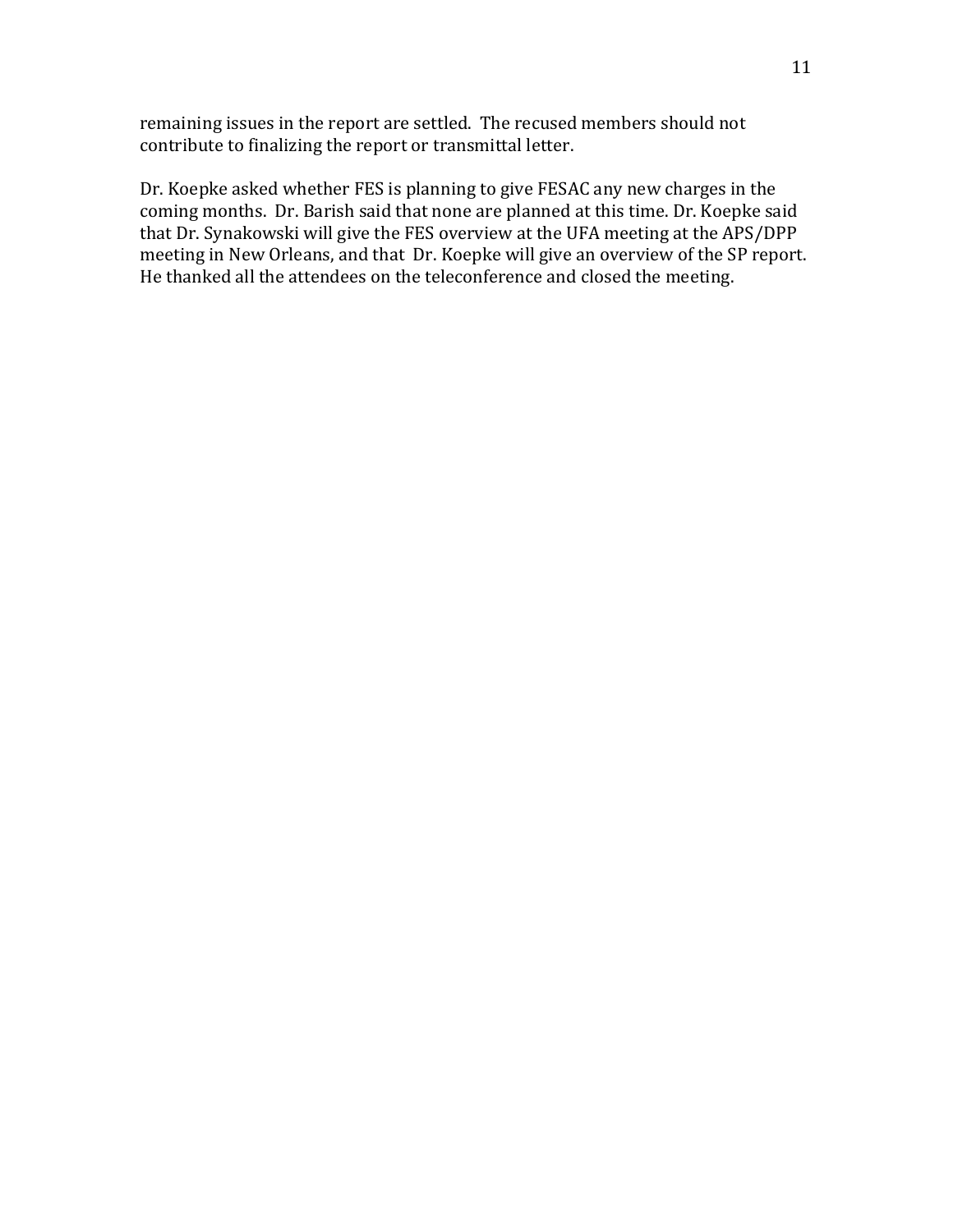**Appendix A**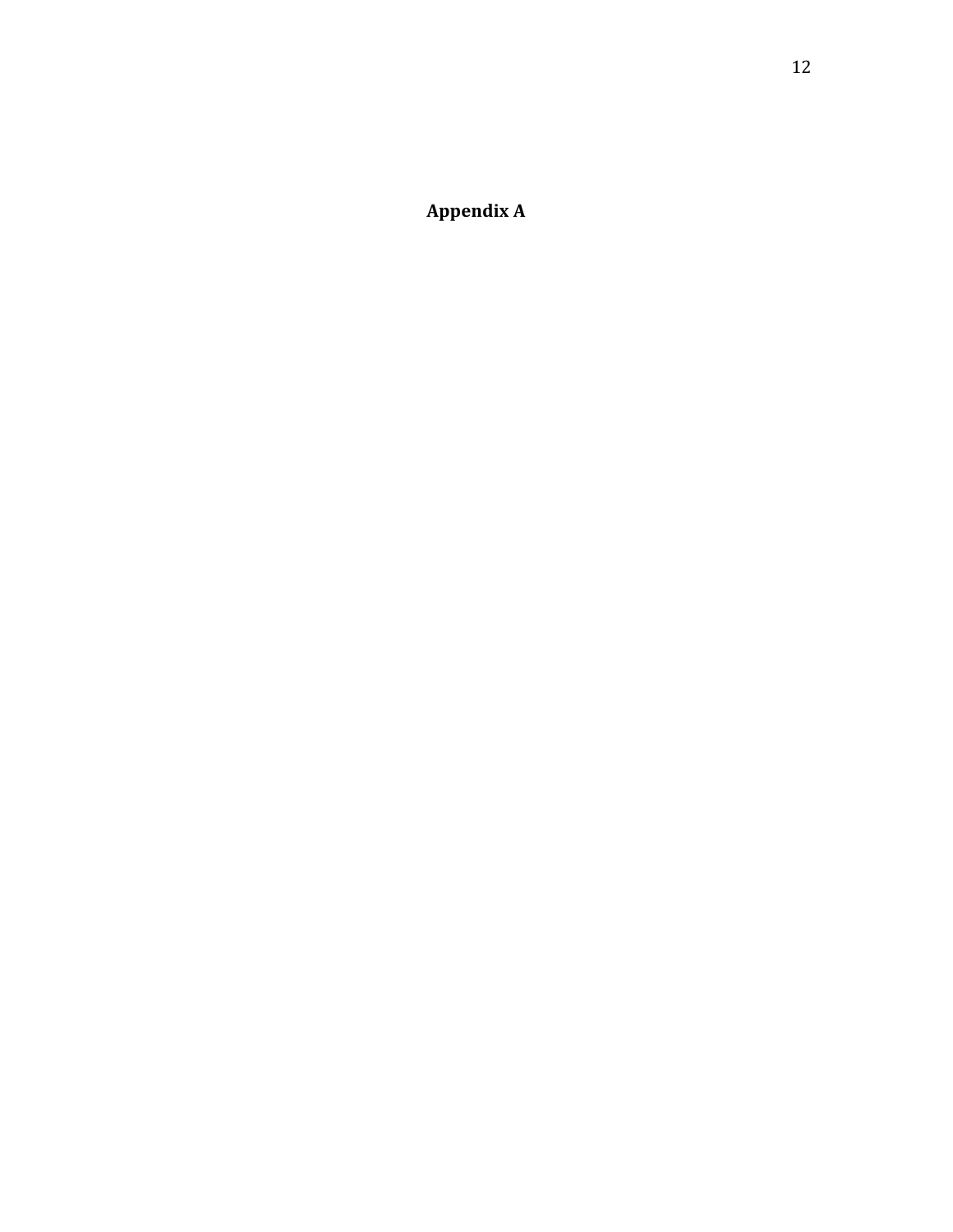



October 7, 2014

Dr. Christopher J. Keane Vice President for Research Office of Research Washington State University PO Box 646525 Pullman, Washington 99164-6525

**Attention:** Dr. Christopher Keane: Acting FESAC Chair for Strategic Planning Panel Report Discussion; Fusion Energy Sciences Advisory Committee and 2014 Strategic Planning Panel

### **Critique of FESAC Strategic Planning Sub-Panel Draft Report**

We are writing to express our deep concern with the recent draft FESAC sub-panel report on strategic planning. While we can agree with many of the identified priority areas, in our view the present draft fails to offer a strategic plan, contains inconsistent recommendations and fails to take account of the extensive input of the fusion community.

In the following sections, we present specific criticisms regarding 1) the alignment of the plan with its stated goals, 2) the recommended approach to the plasma-material interface challenge and 3) its lack of innovative initiatives to improve fusion concepts.

- 1. **Alignment of Strategy and Goals:** The draft report adopts a 10 year goal to be ready for a start on an FNSF in 10 years - but does not provide a roadmap for getting there; nor does it assess whether that goal is achievable. As a result, the program elements favored by the report do not constitute a coherent plan that would lead us to the goal, within the constraints of the given budget scenarios. Instead the report suggests a set of budget choices uninformed by a consistent broader strategy. This is a major flaw. Choices on where to put resources need to be consistent with a realistic roadmap. In our view, this flaw led in fact, to incorrect choices and priorities. A useful plan to achieve the proposed goal would place high priority on the near-term R&D required to start the FNSF design by the end of this 10 year period, but the report recommends initiatives whose results will not be essential for decades (for example long-term neutron fluence effects on structural materials). A roadmap is also essential in order to assess the resources needed to achieve the goal. The recent FESAC priorities panel report [1] judged that budget levels significantly higher than the guidance would be required. Thus the path endorsed by this report would almost certainly not achieve its aspiration while failing to take advantage of opportunities that are in reach. Consequently it is strategically imbalanced.
- 2. **Addressing the PMI Challenge:** With respect to the plasma materials interaction challenge, which the panel endorsed as critical, the report ignores the numerous white paper submissions and testimony by the community which emphasize research on integrated toroidal confinement experiments that can best simulate the divertor and boundary plasma conditions needed [2]. Instead it recommends development of linear-plasma material test stand(s) which would not be unique in the world and would not be capable of addressing this issue in a decisive way. The real challenge is to develop a configuration and operational scenario, compatible with realistic engineering constraints and a high performance plasma core. The correct metrics for relevance in such experiments are ITER-level power flux density and plasma pressure along with reactor-like divertor geometry and materials. It recommends that the US program "undertake a technical assessment with community experts to ascertain which existing facility (or facilities) could most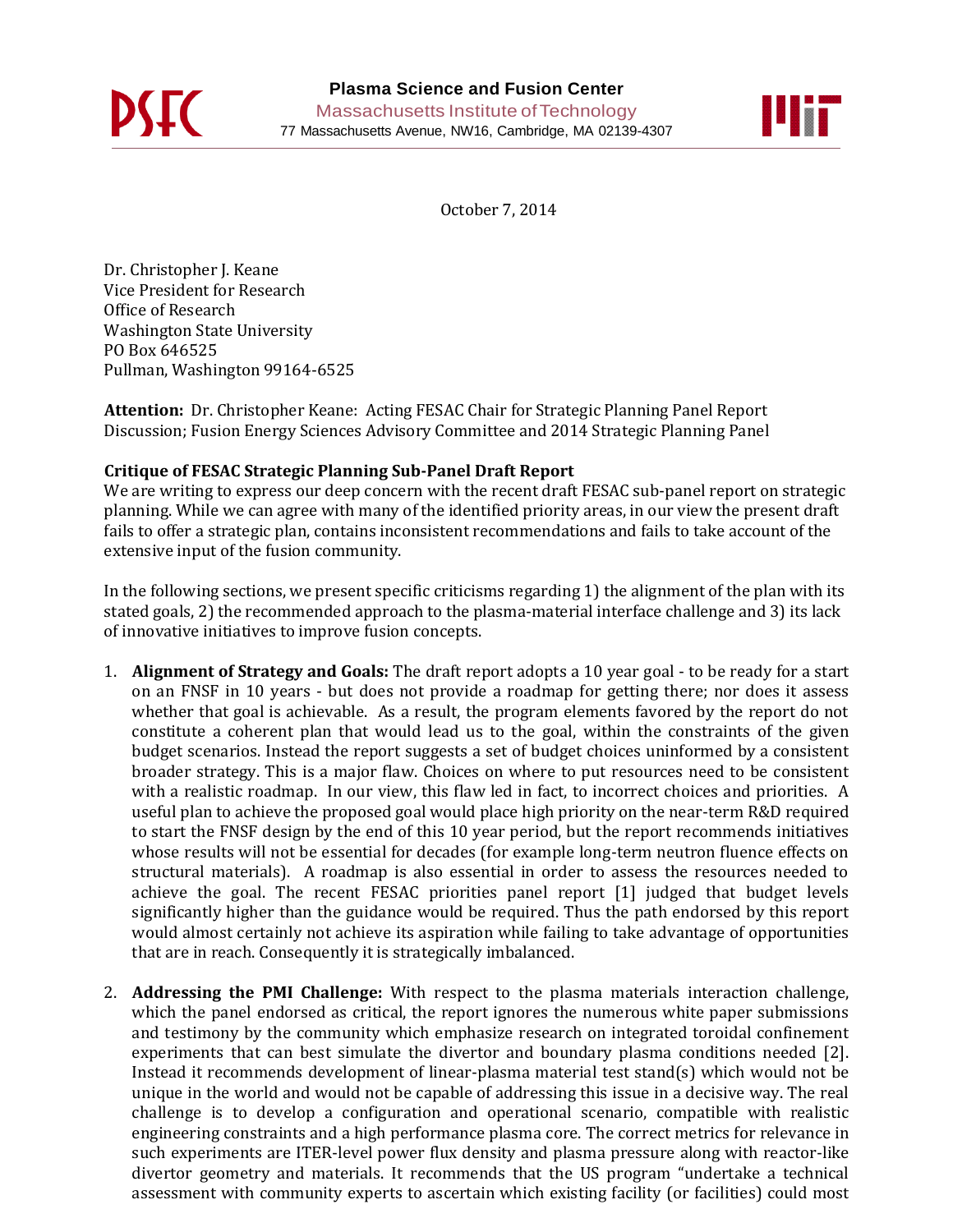effectively address the key boundary physics issues". In making this recommendation the panel acknowledges the fact that it is not technically qualified to make a judgment in this area. We strongly support carrying out this assessment of facility effectiveness -- by an expert peer group. The assessment should be open to all proposals and carried out without prejudice. Inconsistently with this review recommendation, and without justification, the draft report goes on to recommend the linear plasma device initiative, which would be a "single-effect" experiment and would not address the main challenge of integrated physics. In making these and other recommendations concerning facilities, the report offers programmatic choices in this area that are technically unjustified and potentially damaging to the US research portfolio; it therefore does not provide appropriate guidance towards a solution to this critical challenge.

3. **Improving Fusion Concepts:** The report does not support, in a serious way, innovations that could improve fusion concepts and make them more attractive as a power source. For example, by ignoring research into high-field fusion magnets that would exploit emerging high-temperature superconductor technology, the report misses perhaps the best opportunity for major cost savings in next-step fusion facilities and reactors. The current path, using conventional superconducting magnets, as in ITER, leads to large unit size, high costs and very long development times. The recent emergence of high temperature superconductors as a forward-looking magnet option offers the possibility of game changing technology for future high-magnetic-field fusion reactor concepts. The option for higher fields can only be available for next step designs (including an FNSF) if R&D not advocated by the report is pursued. Its omission would effectively eliminate perhaps the best option we have for reducing the cost of the next step and a future reactor [3]. By shortchanging research on RF current drive and stellarators, the draft report sidelines the U.S. in the vital area of plasma steady state sustainment. For the tokamak to be useful for component testing or as a practical steady-state energy source, advanced operation with reactor-relevant current drive will be required. Exciting new ideas have emerged for efficient, reactor-compatible RF current drive systems, as outlined in the white papers [4]. However, domestic contributions in current drive, under the report's recommendations, would focus on technologies (such as neutral beam current drive) that are unlikely to be reactor-relevant or reactor-compatible, and are thus essentially irrelevant [5]. The draft report also fails to advocate any significant experiments in the U.S. on stellarators. The stellarator, while not as advanced in performance as the tokamak, is a plausible alternate with advantages for producing a steady-state fusion plasma and for avoiding the transient events that are identified as a high priority [6].

We are conscious of how difficult the task was with which the panel was charged. However, its draft report proposes research and facility priorities without technical justification or a broader strategic focus and does not support innovations in areas required to make fusion energy feasible and attractive. If followed, the draft report would effectively cede leadership in most important areas to other countries while ending up with a fusion reactor concept that is economically unattractive in U.S. terms. We therefore urge FESAC to reject this report and to engage more strongly with the community to formulate an exciting and effective plan for the nation's fusion energy research.

#### **References**

- [1] "Report of the FESAC Subcommittee on the Priorities of the Magnetic Fusion Energy Science Program", FESAC 2013. [http://science.energy.gov/~/media/fes/fesac/pdf/2013/Final-](http://science.energy.gov/~/media/fes/fesac/pdf/2013/Final-Report-02102013.pdf)[Report-02102013.pdf](http://science.energy.gov/~/media/fes/fesac/pdf/2013/Final-Report-02102013.pdf)
- [2] "Taming the Heat Flux Problem, Advanced Divertors towards Fusion Power" Kotchenreuther [http://www.burningplasma.org/resources/ref/fspp/whitepapers/WhitePap-](http://www.burningplasma.org/resources/ref/fspp/whitepapers/WhitePap-TamingHeatFlux.pdf)[TamingHeatFlux.pdf](http://www.burningplasma.org/resources/ref/fspp/whitepapers/WhitePap-TamingHeatFlux.pdf)  "Develop the basis for PMI solutions for FNSF and DEMO" Hill [http://www.burningplasma.org/resources/ref/fspp/whitepapers/FESAC-](http://www.burningplasma.org/resources/ref/fspp/whitepapers/FESAC-SPpaperInitiatives-Hill.pdf)[SPpaperInitiatives-Hill.pdf](http://www.burningplasma.org/resources/ref/fspp/whitepapers/FESAC-SPpaperInitiatives-Hill.pdf)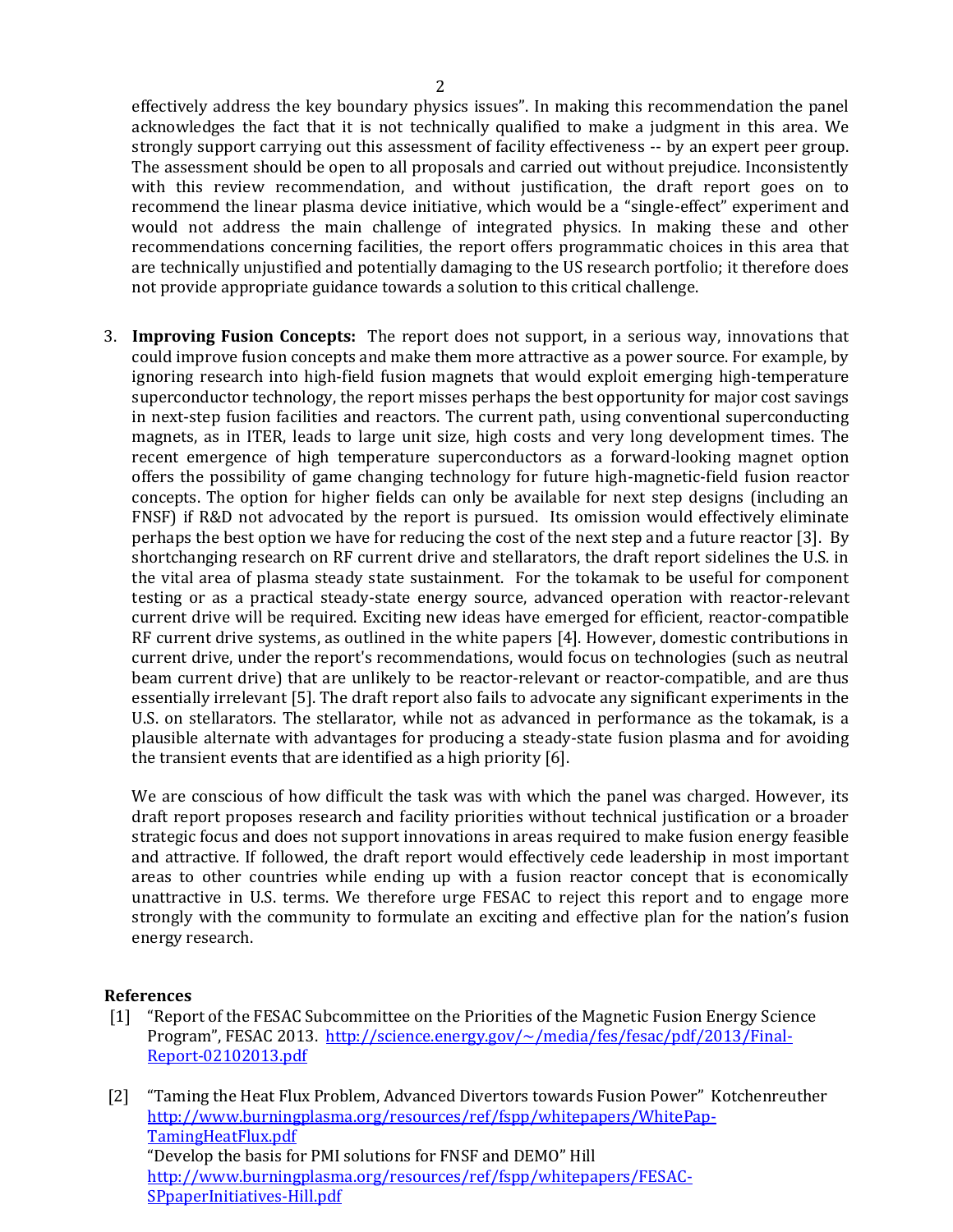"European Road Map" Litaudon

[http://fire.pppl.gov/FESAC\\_2014\\_EU\\_ROADMAP\\_Litaudon.pdf](http://fire.pppl.gov/FESAC_2014_EU_ROADMAP_Litaudon.pdf)

"Priorities: Integrated Multi-Scale Divertor Simulation Project" Krstic [http://www.burningplasma.org/resources/ref/fspp/whitepapers/FESAC-](http://www.burningplasma.org/resources/ref/fspp/whitepapers/FESAC-SPpaperInitiatives-Krstic.pdf)

[SPpaperInitiatives-Krstic.pdf](http://www.burningplasma.org/resources/ref/fspp/whitepapers/FESAC-SPpaperInitiatives-Krstic.pdf) 

"ADX: a high field, high power density advanced divertor tokamak experiment." LaBombard [http://www.burningplasma.org/resources/ref/fspp/whitepapers/FESAC-](http://www.burningplasma.org/resources/ref/fspp/whitepapers/FESAC-SPpaperInitiatives-LaBombard.pdf)[SPpaperInitiatives-LaBombard.pdf](http://www.burningplasma.org/resources/ref/fspp/whitepapers/FESAC-SPpaperInitiatives-LaBombard.pdf)

"High priority divertor and PMI research on the pathway to FNSF/DEMO." LaBombard [http://www.burningplasma.org/resources/ref/fspp/whitepapers/FESAC-SPpaperPriorities-](http://www.burningplasma.org/resources/ref/fspp/whitepapers/FESAC-SPpaperPriorities-LaBombard.pdf)[LaBombard.pdf](http://www.burningplasma.org/resources/ref/fspp/whitepapers/FESAC-SPpaperPriorities-LaBombard.pdf) 

"A Strategy for Resolving the Problems of Plasma-Material Interaction for FNSF" Goldston <http://www.burningplasma.org/resources/ref/fspp/whitepapers/PMI%20Strategy.pdf> "A Liquid Metal PFC Initiative" Maingi

[http://www.burningplasma.org/resources/ref/fspp/whitepapers/FESAC\\_LM\\_whitepaper\\_8a](http://www.burningplasma.org/resources/ref/fspp/whitepapers/FESAC_LM_whitepaper_8aug2014%20copy.pdf) [ug2014%20copy.pdf](http://www.burningplasma.org/resources/ref/fspp/whitepapers/FESAC_LM_whitepaper_8aug2014%20copy.pdf)

"Developing the Scientific Basis for the Burning Plasma Era and Fusion Energy Development" Wade

http://www.burningplasma.org/resources/ref/fspp/whitepapers/FESAC-SPpaperInitiatives-Mickey%20Wade.pdf

[3] "Superconducting Magnets Research for a Viable US Fusion Program" Minervini [http://www.burningplasma.org/resources/ref/fspp/whitepapers/Minervini\\_Abstract\\_Super](http://www.burningplasma.org/resources/ref/fspp/whitepapers/Minervini_Abstract_Superconducting%20Magnets%20Research%20for%20a%20Viable%20US%20Fusion%20Program.pdf) [conducting%20Magnets%20Research%20for%20a%20Viable%20US%20Fusion%20Progra](http://www.burningplasma.org/resources/ref/fspp/whitepapers/Minervini_Abstract_Superconducting%20Magnets%20Research%20for%20a%20Viable%20US%20Fusion%20Program.pdf) [m.pdf](http://www.burningplasma.org/resources/ref/fspp/whitepapers/Minervini_Abstract_Superconducting%20Magnets%20Research%20for%20a%20Viable%20US%20Fusion%20Program.pdf)

"Exploiting high magnetic fields from new superconductors will provide a faster and more attractive fusion development path" Whyte

[http://www.burningplasma.org/resources/ref/fspp/whitepapers/High-field\\_FESAC\\_SP.pdf](http://www.burningplasma.org/resources/ref/fspp/whitepapers/High-field_FESAC_SP.pdf)

[4] "RF Actuators for Steady-State Tokamak Development" Parker [http://www.burningplasma.org/resources/ref/fspp/whitepapers/FESAC-](http://www.burningplasma.org/resources/ref/fspp/whitepapers/FESAC-SPpaperInitiatives-Parker.pdf)[SPpaperInitiatives-Parker.pdf](http://www.burningplasma.org/resources/ref/fspp/whitepapers/FESAC-SPpaperInitiatives-Parker.pdf) 

"Optimize Current Drive Techniques Enabling Steady-State Operation of Burning Plasma Tokamaks" Prater

[http://www.burningplasma.org/resources/ref/fspp/whitepapers/FESAC%20White%20Pap](http://www.burningplasma.org/resources/ref/fspp/whitepapers/FESAC%20White%20Paper_Prater.pdf) [er\\_Prater.pdf](http://www.burningplasma.org/resources/ref/fspp/whitepapers/FESAC%20White%20Paper_Prater.pdf)

"International Collaborative Initiative for RF Simulation Models in support of ITER and the ITER Integrated Modeling Program: Status and Priorities" Phillips

[http://www.burningplasma.org/resources/ref/fspp/whitepapers/FESAC-SPpaperPriorities](http://www.burningplasma.org/resources/ref/fspp/whitepapers/FESAC-SPpaperPriorities-phillips&bonoli.pdf)[phillips&bonoli.pdf](http://www.burningplasma.org/resources/ref/fspp/whitepapers/FESAC-SPpaperPriorities-phillips&bonoli.pdf)

- [5] "Report of the FESAC Subcommittee on Priorities, Gaps and Opportunities", FESAC 2007. [http://science.energy.gov/~/media/fes/fesac/pdf/2007/Fesac\\_planning\\_report.pdf](http://science.energy.gov/~/media/fes/fesac/pdf/2007/Fesac_planning_report.pdf)
- [6] "Solutions for Steady-State High Performance MFE: A U.S. Stellarator Program for the Next Ten Years" National Stellarator Coordinating Committee [http://www.burningplasma.org/resources/ref/fspp/whitepapers/Stellarator%20Initiative](http://www.burningplasma.org/resources/ref/fspp/whitepapers/Stellarator%20Initiative%20Overview%20r3.pdf) [%20Overview%20r3.pdf](http://www.burningplasma.org/resources/ref/fspp/whitepapers/Stellarator%20Initiative%20Overview%20r3.pdf)  "The Case for QUASAR (NCSX)" Freidberg

[http://www.burningplasma.org/resources/ref/fspp/whitepapers/The%20Case%20for%20](http://www.burningplasma.org/resources/ref/fspp/whitepapers/The%20Case%20for%20QUASAR%20V.pdf) [QUASAR%20V.pdf](http://www.burningplasma.org/resources/ref/fspp/whitepapers/The%20Case%20for%20QUASAR%20V.pdf)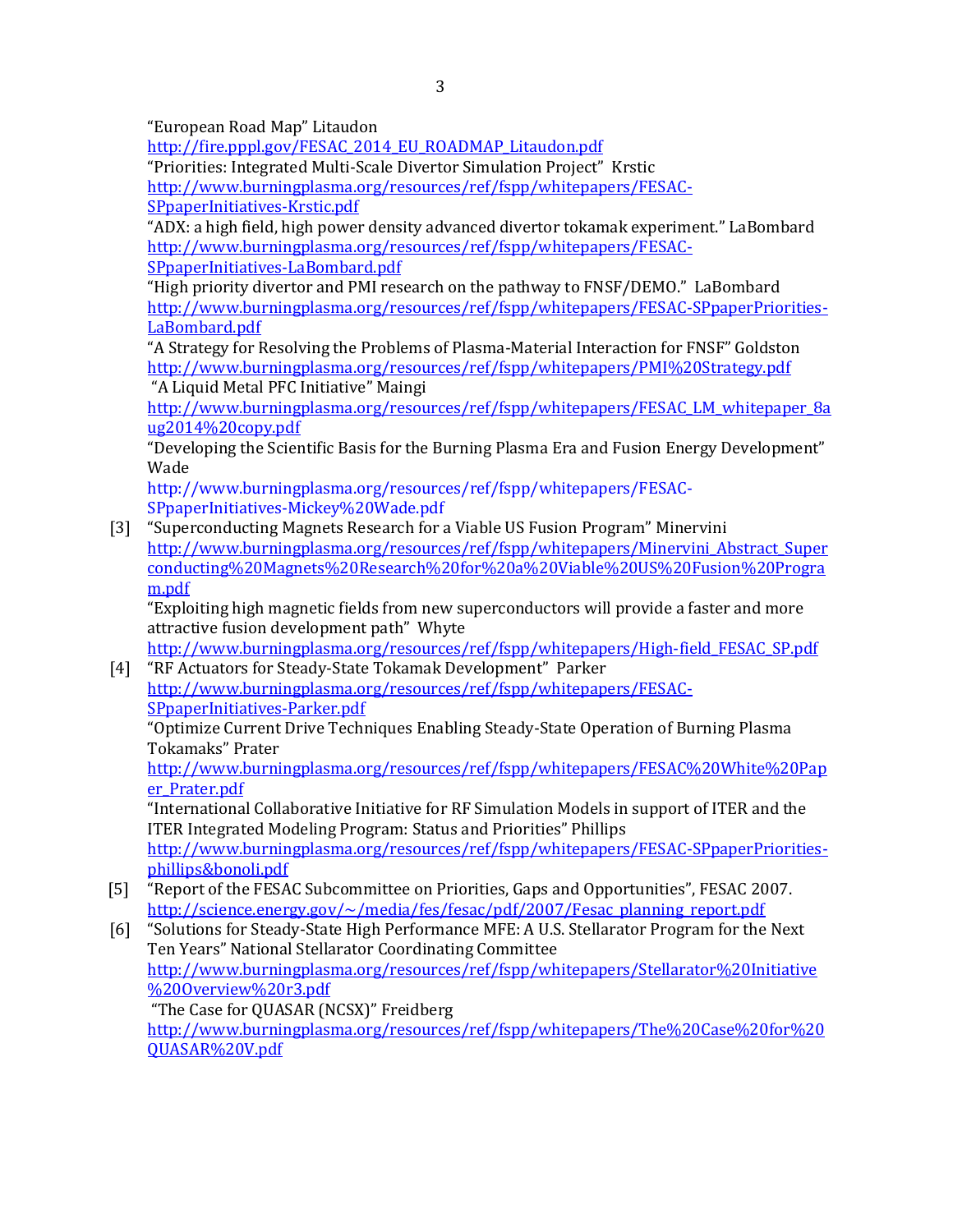This statement reflects the personal views of the undersigned, not MIT as an institution.

Paul T. Bonol'

Pitu J. Catto

Jeffrey Friedring

Martin Quemoral

Martin Greenwald **John Rice** 

IH Hutchinson

Brian Sa Bombonl

Brian LaBombard **Anne White** Anne White

Joyd v. Mircini

Paul Bonoli **Disk and School** Joseph Minervini

Rtarker

Peter Catto **Ronald Parker** 

Willes Portolol

Jeffrey Freidberg Miklos Porkolab

John E. Rin

Richard Nemkin

Ian Hutchinson **Richard Temkin** 

anne White

i Whyte

Earl Marmar **Dennis Whyte** 

cc. FESAC Members FESAC Strategic Panel S. Barish, DOE FES E. Synakowski, DOE FES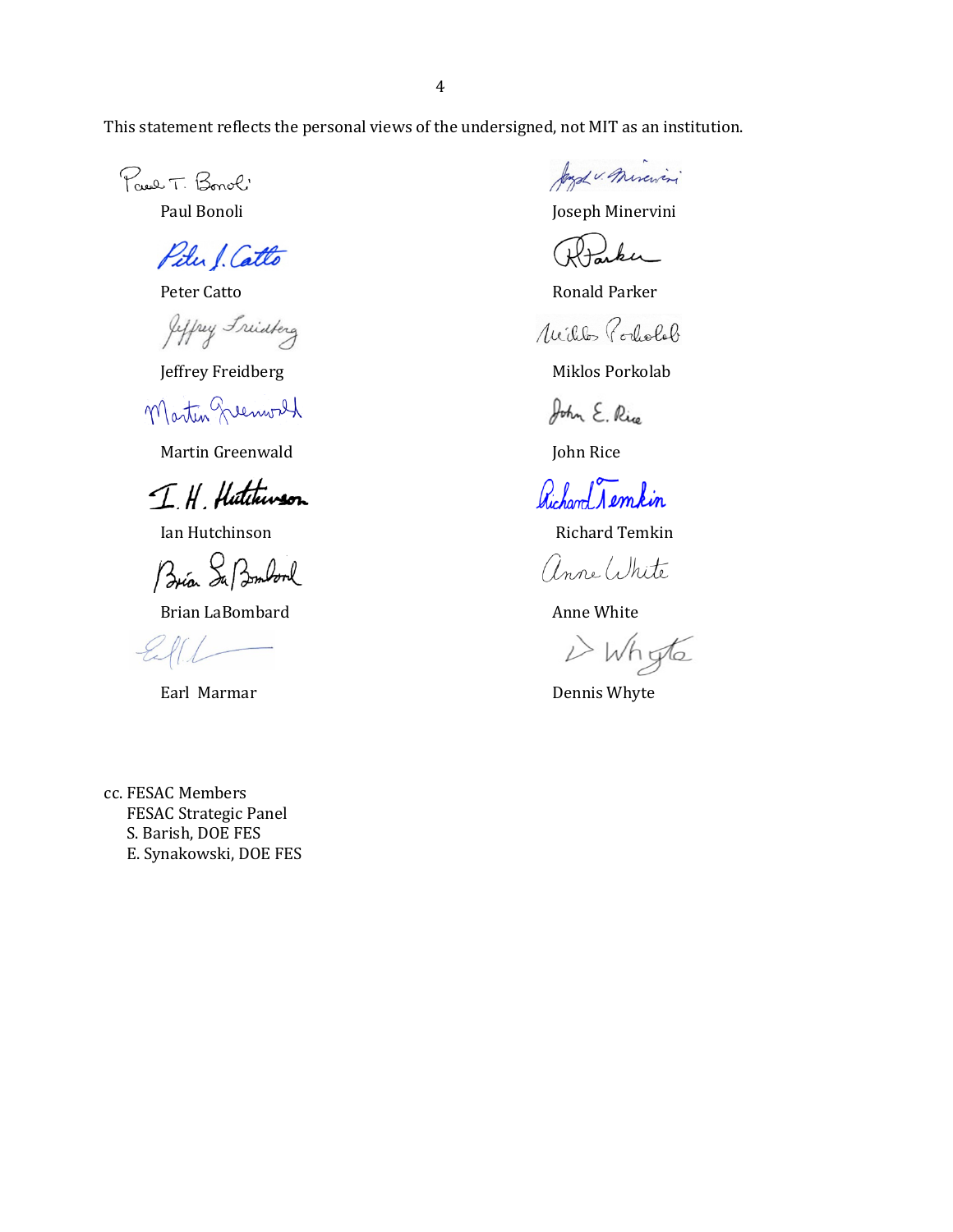**Appendix B**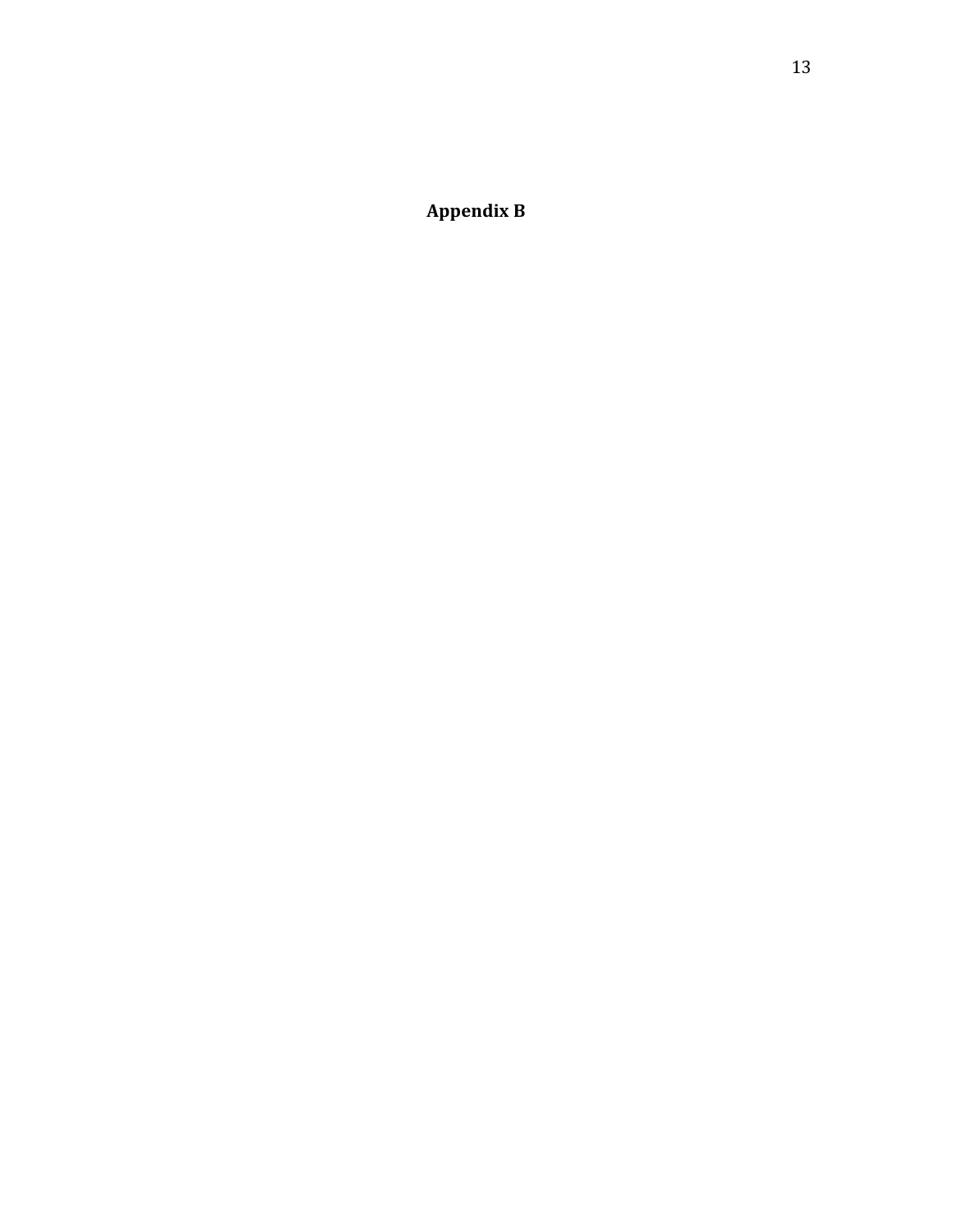### Public Comment on Draft FESAC-SP Report October 9, 2014 Dale Meade Princeton, NJ

The FESAC Panel has done a remarkable job making significant progress on addressing the Charge despite constraints imposed by DOE that made this a nearly impossible task. The Panel's recognition of the program's critical needs including a significant paradigm shift toward fusion energy is an important change in direction. However, it is clear that more interaction between the Panel/FESAC and the fusion community, similar to that in other Office of Science programs (Nuclear Physics, 2011-2012) and High Energy Physics, 2012-2014), is needed to develop a strategic plan that is both technically sound at the detailed level and has the support of the fusion community.

# **General Aspects of a Strategic Plan**

The Panel's report is not a strategic plan- it is constrained to being a limited response to a narrowly focused charge from the Office of Science. The report is a plan for prioritization of resources under four constrained budget scenarios for the domestic program. This report is missing many of the essential elements needed for a U. S. Magnetic Fusion Strategic Plan. Where is the analysis of Strengths, Weaknesses, Opportunities and Threats (SWOT)? The draft panel report says nothing about the overall strategic issues of the overall fusion program; especially those associated with ITER, the biggest driver for the U. S. fusion program.

## *Recommendation - Change the title of the FESAC Report transmitted to DOE to reflect its content e.g., Priorities Assessment of the U.S. Domestic Fusion Program for Congressional+Budget+Scenarios.*

It is my understanding that this FESAC Panel Report will be sent to the Fusion Energy Sciences Office where it will be used as input to develop a Strategic Plan for the U. S. Fusion Energy Program. It will be essential for the Fusion Energy Sciences Office to interact with the U. S. Fusion Community during the development of the Strategic Plan for the U. S. Fusion Energy Program.

*Recommendation: The development of the Strategic Plan for fusion might occur in two stages.+The+first+stage+high+level+plan+in+the+very+near+term+to+satisfy+the+Congressional+ request in the 2014 Omnibus Bill, followed by a second stage with a more detailed technical+plan,+at+the+same+level+of+detail as+the+EU+Fusion+Road+Map,+developed+ interactively with the fusion community.* 

# **General'Comments'on'10'Year'Program**

Increasing the emphasis on resolving science issues directly related to fusion energy is a welcome change in direction for the U. S. fusion program, and is consistent with the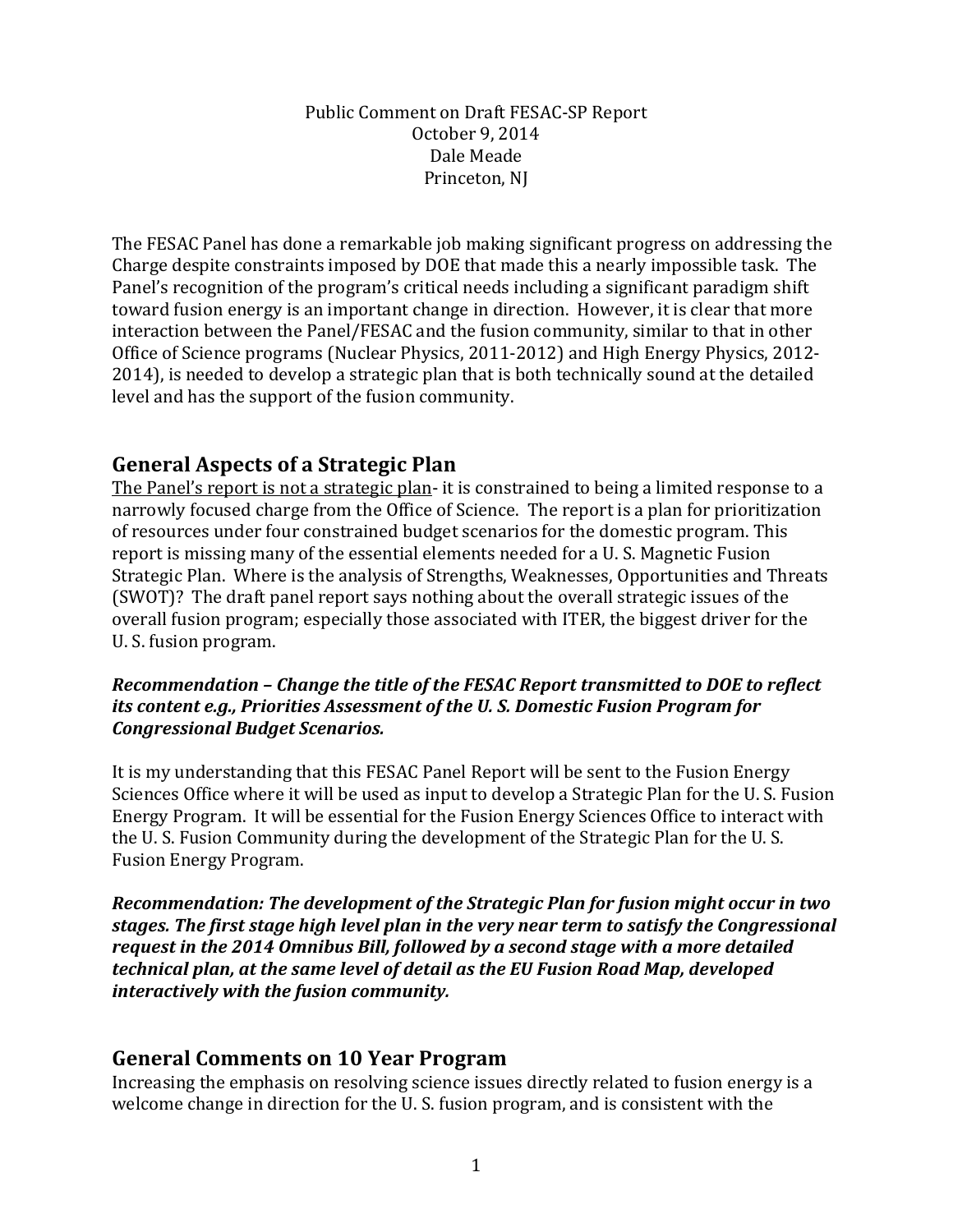direction of the international fusion community. It is important to set out a plan to accomplish the stated goals with specific easily understood milestones and decision points that can be used to guide the program, and provide a basis for Congress to track our progress. In addition, the goals, milestones, and decision points need to be described in more exciting terms and a sense of urgency that will make this a more compelling plan.

*Recommendation - Add a section in the beginning of the report that conveys the importance of fusion as an energy source to combat the challenges of the future, and that also conveys the tremendous progress that was made during the decades when fusion+research+was+more+strongly+supported,+and+describes+the+challenging+ scientific/technical issues that need to be attacked with a sense of urgency. The addition+of+several+figures+would+help+communicate+the+technical+challenges+and+ excitement. (Review the Nuclear Physics and High Energy Physics reports for examples)*

# **Resources'needed'for'the'stated'10'Year'Vision'are'inadequate**

The goals set out for the next decade provide a basis for rejuvenating the U. S. fusion program. For the past 20 years the U. S. fusion program has been living off the investments that were made in the late 1970s and early 1980s. This enabled the U.S. to have a leadership position through the mid-1990s. However, the US fusion program has not recovered from the disastrous budget cuts of FY 1996, and has steadily lost its position among the leaders in international fusion research. This loss of position is clear when one considers the new confinement and fusion technology facilities that have been built and are under construction in Europe and Asia, while the US doesn't even have the resources to effectively operate its aging facilities.

Even if one of the three major facilities is terminated and all remaining resources are focused immediately on only FNSF/ITER tasks, the remaining facilities will not have the resources to make the required modernization upgrades, and operate at full availability. The recommendations for a large-scale migration of U. S. experimental research to foreign facilities is an admission that U. S. facilities are not world leading at the present time.

Under the most optimistic budget scenario, the U. S. fusion base program (non-ITER construction) will have  $\sim$ \$3.5B available over the next decade. Detailed budget breakouts are not available in the Panel Report to support the Panel recommendations. As a result, I expect that the resources needed to accomplish the goals described in the Panel Report far exceed the budgets foreseen in any of the budget scenarios. For comparison, the EU Commission (Horizon 2020 extended to 2025) plus the budget of the National Associations would have  $\sim$  \$7B available for Non-ITER construction activities from 2015 to 2025. It is unrealistic to expect the U. S. to remain among the leaders in Magnetic fusion energy under these conditions.

*Finding: The Panel Report does not provide a description and quantification of the resources needed to carryout the stated program, or those needed for the U.S. program to be world leading. The EU developed a Technical Road Map for what needed*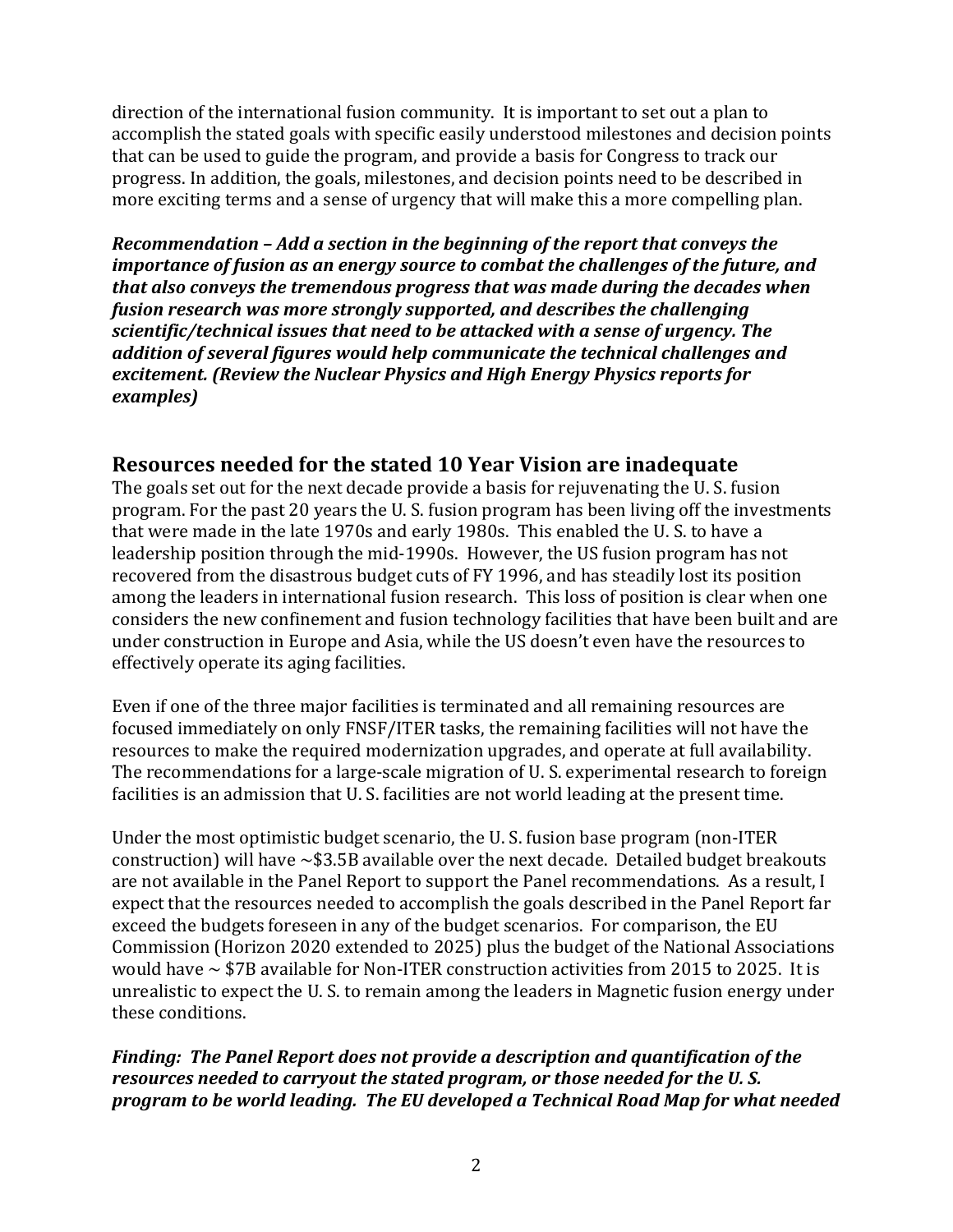*to be done, including the required budgets, and this is now serving as a basis for budget+discussions+with+the+government+funding+agencies.*

*Recommendation: Add a section to the report that describes in quantitative terms the present U. S. facility capability and compares that with the front line research facilities that exist and those under construction in Europe and Asia.* 

Add a section to the Panel Report that compares the present funding and projections *for the total European Program (EU Commission plus National Associations) funding with the budget cases analyzed by the FESAC Panel. The EU Road Map for Fusion provides the data for EU Commission funding and facilities. For China and Japan, a comparison of funding is problematic, but a comparison of the existing facilities and those under construction is sufficient to reach a similar conclusion.* 

# **Analysis'of'Initiatives**

There are some serious technical inconsistencies between the highest priority initiatives and the recommended research program to address those initiatives.

The four highest priority Initiatives identified by the 2014 FESAC Strategy Panel, categorized in two tiers, are:

Tier 1:

- Control of deleterious transient events (Transients)
- Taming the plasma-material interface (Interface)

Tier  $2:$ 

- Experimentally Validated Integrated Predictive Capabilities (Predictive)
- Fusion nuclear science (FNS)

# **Implementation'of'a'Program'to'Address'Tier'1'Initiatives**

It is well known that the plasma facing component material has a very strong impact on plasma performance (confinement, MHD, disruptions, etc), and over the period 1976 to 2010 nearly all of the plasma confinement experiments gravitated to using carbon plasma facing components (PFC). Unfortunately, there is a strong consensus among the materials scientists and fusion facility designers that carbon PFCs are not relevant for use in the fusion power environment. The previous Nuclear Science Pathway Assessment (2011) also concluded that carbon PFCs were irrelevant to an FNSF and that high-Z high-temperature PFCs would have to be developed for an FNSF and DEMO. The leading candidate for PFC material for an FNSF and fusion DEMO is a tungsten based metal operating at temperatures over 500°C according to the FESAC Fusion Materials and Technology Panel Report 2012.

The previous trend toward carbon PFCs has now reversed in the international fusion community as they move forward with a fusion energy emphasis. ITER has decided to go with an all metal (W/Be) PFC system from the beginning of operation due to tritium retention and safety requirements. The EU has now transitioned its major confinement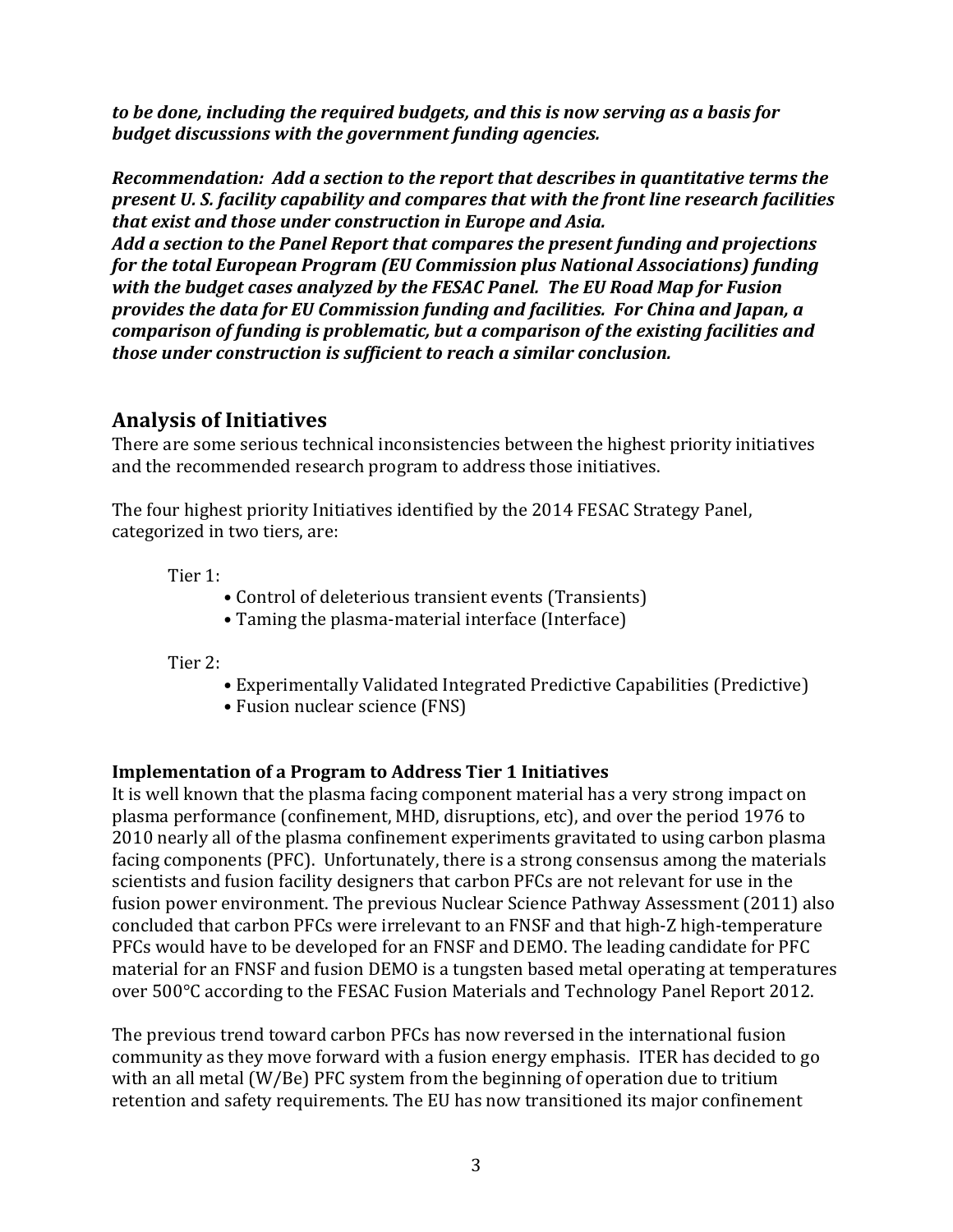facilities (JET, ASDEX, Tore Supra/WEST) to all metal PFCs. EAST is partway through a transition to W PFCs with the upper divertor W and the lower divertor carbon. Eventually, EAST and WEST will have all W PFC systems operating at relevant ( $\sim$ 500°C) temperatures. However, the major U. S. plasma confinement facilities propose to continue using room temperature carbon PFCs on DIII-D and NSTX-U for at least the next five years, while only C-Mod has all high-Z PFCs and a proposal to convert to a high temperature W divertor on hold by DOE since 2012.

The experience on ASDEX and JET-ILW has demonstrated that the plasma behavior is different and more challenging with plasma performance degraded relative to experiments with carbon-based PFCs. The JET ILW experiments also demonstrated that changing the PFC material from carbon to tungsten also changes the behavior of transients – disruptions and ELMs. The **integration of a high performance plasma core with a relevant plasma wall interface** has been and will continue to be one of the most vexing challenges for fusion confinement experiments, and the near term U. S. Program should be focused on addressing this critical issue.

*Finding: the PFC material has a significant effect on both Tier 1 Initiatives – Transients+and+Plasma+Materials+Interface+through+the+close+coupling+of+confinement+ physics and the plasma material interface. In addition, the implications for the very long pulse lengths in a FNSF are critical.* 

If the US BP Foundations and BP Long Pulse sub programs are going to **focus on supporting ITER and FNSF,** then the operating regimes of the operating experiments need to access conditions relevant to ITER and FNSF. The Panel recommendation to immediately cease operation of C-Mod with a relevant PFC system under all budget scenarios, and continue operating DIII-D and NSTX-U for the next five years or more with an irrelevant PFC material is difficult to justify technically. I don't believe that a **virtual integration** of plasma confinement results from carbon based PFC tokamaks plus PMI results from a high power linear device with metal PFCs that are input to a Fusion Plasma simulation code will provide the data to achieve the 2025 Vision goals.

*Recommendation: The Strategy Panel and FESAC should reconsider their logic and resulting recommendations regarding the appropriate materials/facilities for pursuing the Tier 1 Initiatives*  $\cdot$  *Control of deleterious transient events, and Taming the* plasma-material interface. A detailed technical analysis should be done to compare *the requirements needed to address the issues with the capabilities of the facilities along with a timeline for accomplishing this task. High priority should be given to near term operation under fusion relevant PMI conditions.* 

### **Divertors'for'Controlling'the'Plasma'Material'Interaction'(PMI)**

The classic poloidal divertor (1972-1982) is a concept for effectively removing the plasma exhaust heat while providing a <u>low temperature</u> plasma interaction at the divertor target material and allowing for a higher temperature plasma at the confined plasma edge.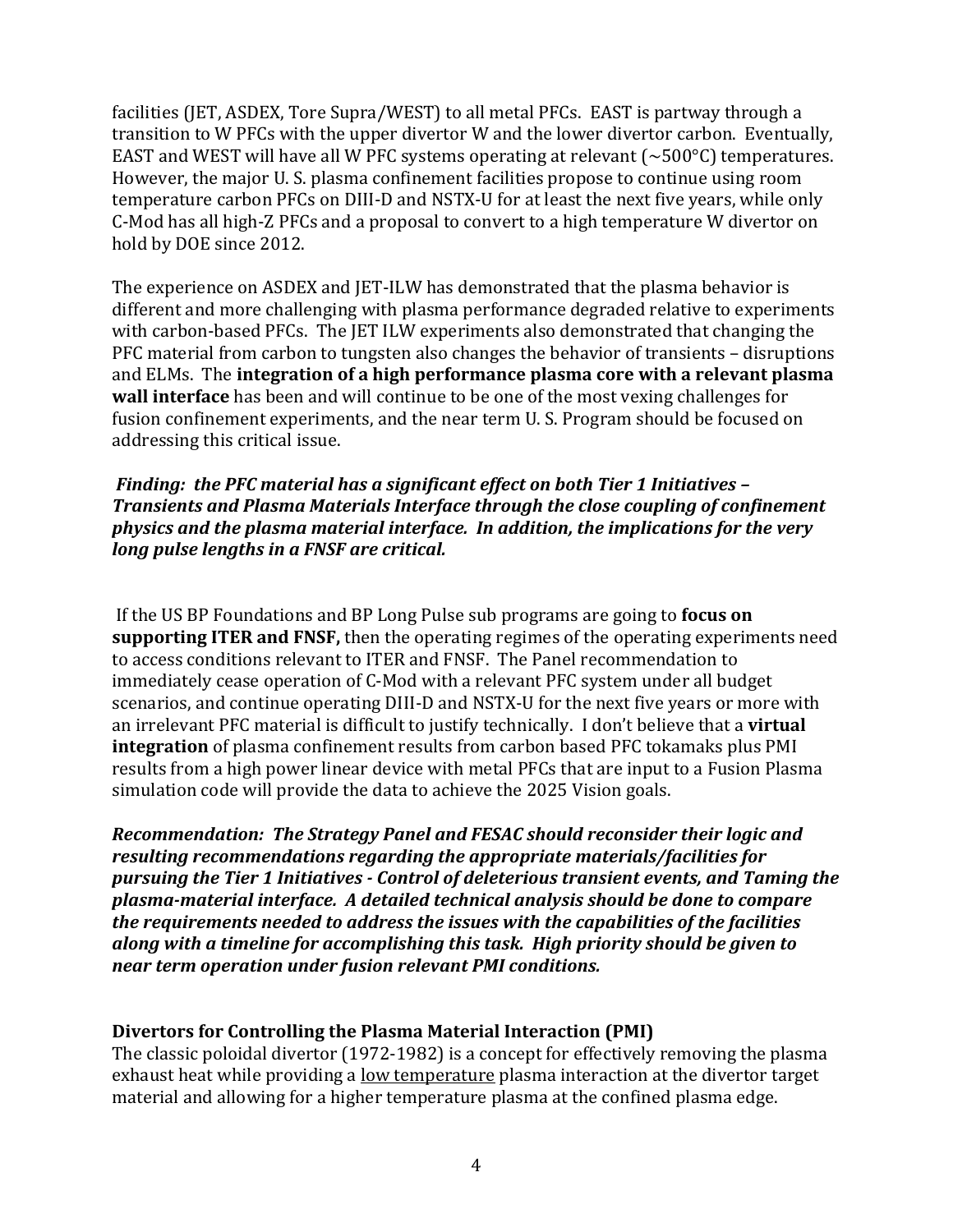Initial experiments on tokamaks, using coils internal to the TF coils and vacuum vessel, confirmed the basic features of scrape-off dynamics and power flow. Linear divertor simulators demonstrated (1980) detaching the plasma from the divertor target as proposed in the early (1970) reactor divertor concepts. However, this configuration with internal coils fell out of favor in the early 1980s, since the internal poloidal coils were considered to be irrelevant for a fusion environment due the difficulties of providing neutron shielding and cooling. In addition, the use of valuable space inside the TF coil bore was thought to reduce the reactor economics to unacceptable levels.

In the early 1980s, the discovery of the H-Mode demonstrated that a poloidal field X-point near the plasma surface was sufficient to provide an edge transport barrier, but did not provide divertor action. In the 1970s, this "X point" configuration would have been called a "magnetic limiter", but the terminology evolved to labeling this a "divertor" even if it did not provide the classic divertor action. Over 40 years the divertor concept has now come full circle with extended divertor channels produced by PF coils trapped within the TF, and even vacuum vessel, but now described as an "advanced divertor." One new variation has been introduced – a higher order multiple null produced by an even more complex set of coils trapped within the TF coil/Vacuum vessel. When the engineering requirements for neutron shielding, cooling and mechanical structure required for an FNSF or DEMO are imposed, the practical application of this concept becomes even more intractable than the classic divertor of the 1970s.

# *Finding: It is appropriate to take another in depth look at finding a divertor configuration that would be feasible for implementation in the fusion environment.*

*Recommendation: The evaluation of experimental concepts/configurations/facilities for tests related to addressing Tier 1 initiatives must include an analysis of the direct relevance/feasibility for operation in the fusion environment of FNSF or DEMO.* Note: If the fusion program is transitioning toward fusion energy, fusion compatibility should now be a general requirement for all aspects of the confinement configuration. The exploitation of liquid metal PFCs would be an example of a task that would benefit from a fusion power environment compatibility analysis. Another example, is whether the RWM coils similar to those being designed for ITER are compatible with a fusion power environment. In my view, the present design concept may not even be compatible with high availability ITER operation. This last example illustrates the important of having a single integrated Fusion Strategic Plan, and not one Strategic Plan for the domestic program and another for the ITER construction activities. Design concepts with better maintainability and improved availability, or perhaps an entirely different strategy should be developed for avoiding transients.

### Possible Alternate Approaches:

The Nuclear Physics Priorities Panel 2011-2012 faced a similar challenge of what to do with three facilities (RHIC, CEBAF Upgrade and FRIB Construction) under similar budget scenarios. The report (p.91-94) describes in detail the scientific impact of closing each of the three facilities. The panel report (p. 95-96) described two options: one stopped RHIC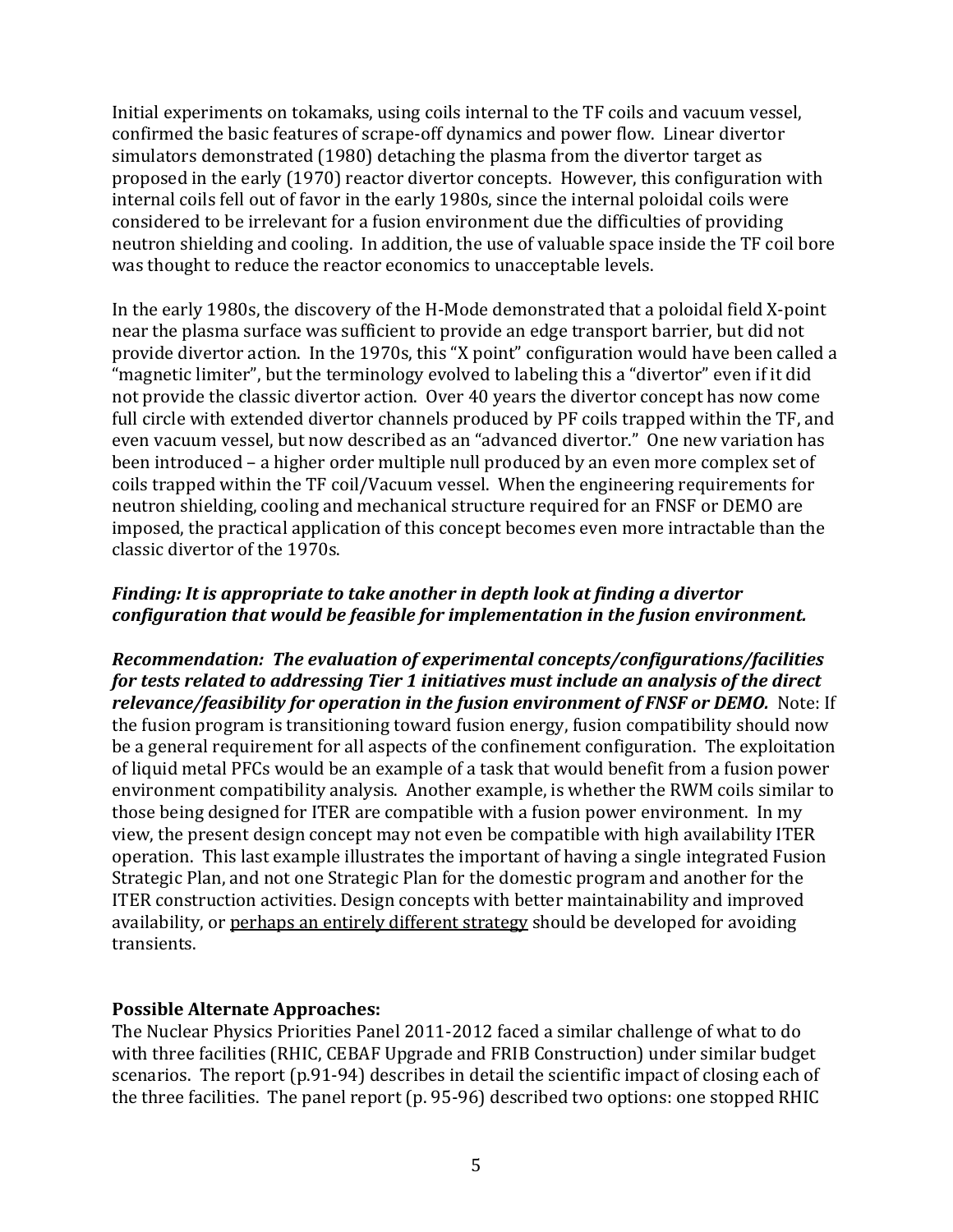operation and the second stopped FRIB construction. They quantified the impact of each option, and after much debate NSAC indicated a slight preference for the first option.

## *Recommendation: Structure the FESAC Panel description of the impact of restricted budgets+on+facilities+along+the+lines+of+the+NSAC+report+and+NSAC+Transmittal+letter+to+ Office of Science as suggested by Congressional language and the FESAC Charge.*

The FESAC panel report should have considered at least two facility options for proceeding.

Here is a possible option for discussion:

- 1. Assess what C-Mod could do in 3 years if dedicated to addressing only PMI issues. If compelling, continue C-Mod as a dedicated PMI facility for 3 years.
- 2. Assess immediately, upgrading either DIII-D or NSTX-U to relevant PFCs (ready to operate in 3 yrs)
	- a) if DIII-D is chosen to upgrade to W PFCs ASAP, then it's operation would be extended beyond 5 years to exploit the capability. NSTX-U would focus the next five years entirely on establishing the capability for non-inductive start-up and sustainment, which is essential for an ST FNSF.
	- b) this would be the reverse of a).
	- c) panel should assess the technical aspects a) versus  $b$ ).

The likely conclusion is that the restrictive budget cases (with resources  $\lt 1/2$  that of the EU) will have a severe negative impact on the US fusion research effort to be a world leader no matter which option is chosen, and the US will be relegated to being a follower in the world fusion effort. The FESAC report should say this clearly as the NSAC report did.

# **The'FESAC'Panel'Process**

The FESAC panel process for a charge as important as responding to a Congressional directive on prioritization of fusion program priorities for the next decade should have had more interaction between the fusion community, the FESAC Panel and FESAC. The NSAC and HEPAP panels had much more interaction between the scientific community, the panel and the parent Advisory Committee.

The restriction that prohibited scientists from three of the four institutions with the largest fusion programs eliminated critical technical expertise and experience from the FESAC Strategy Panel. For example, expertise and experience with construction, operation and research on large fusion facilities was absent, yet the panel made key recommendations in this area.

The limited public interaction with the Panel took the form of a community wide solicitation for White Papers that resulted in nearly 100 10-minute presentations to the Panel that frequently seemed like a blizzard of mini proposals. **In the draft Panel report,** there are recommendations for two specific proposals that appear to bypass the traditional independent peer review process. This should be clarified in the final **report.**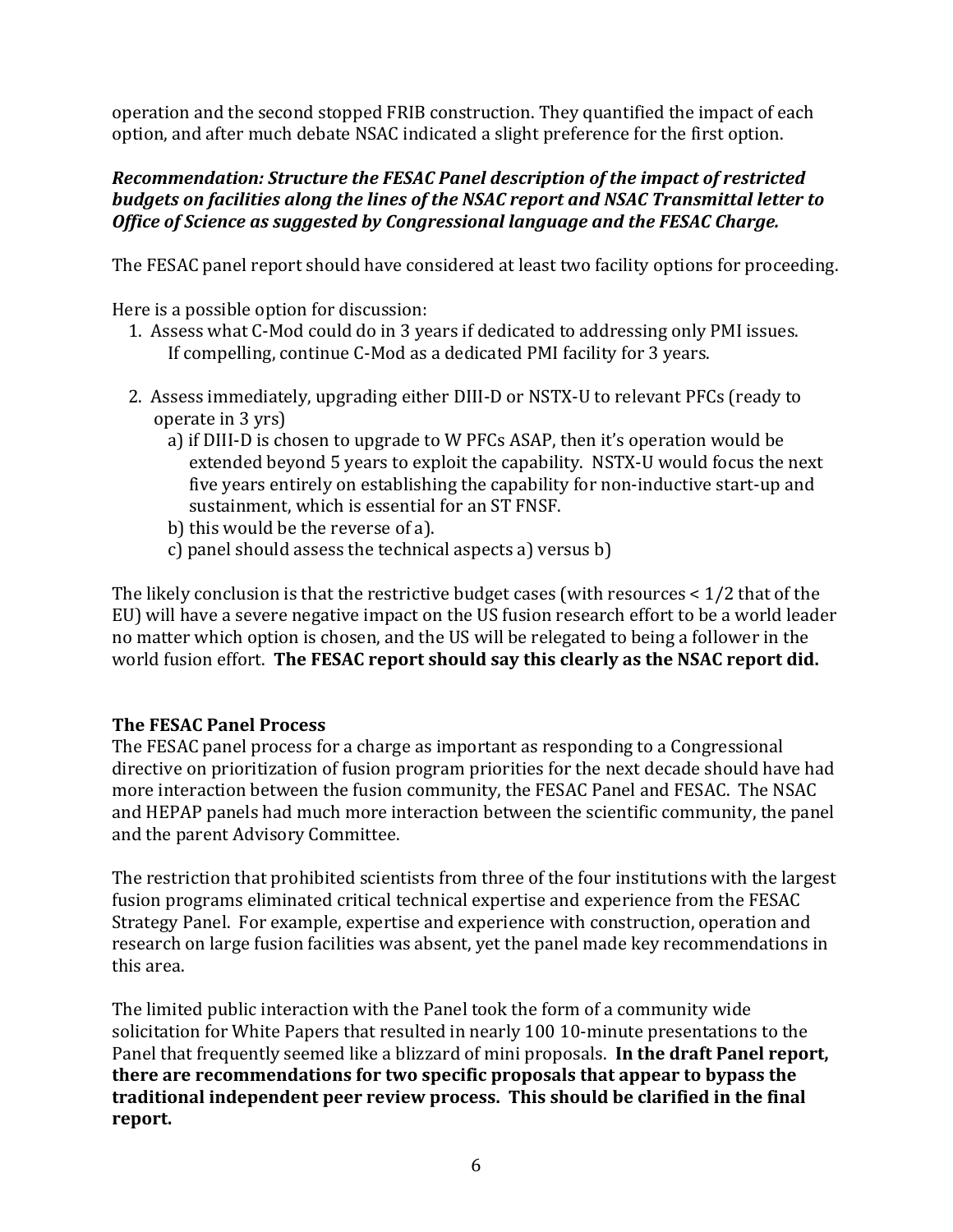**Appendix C**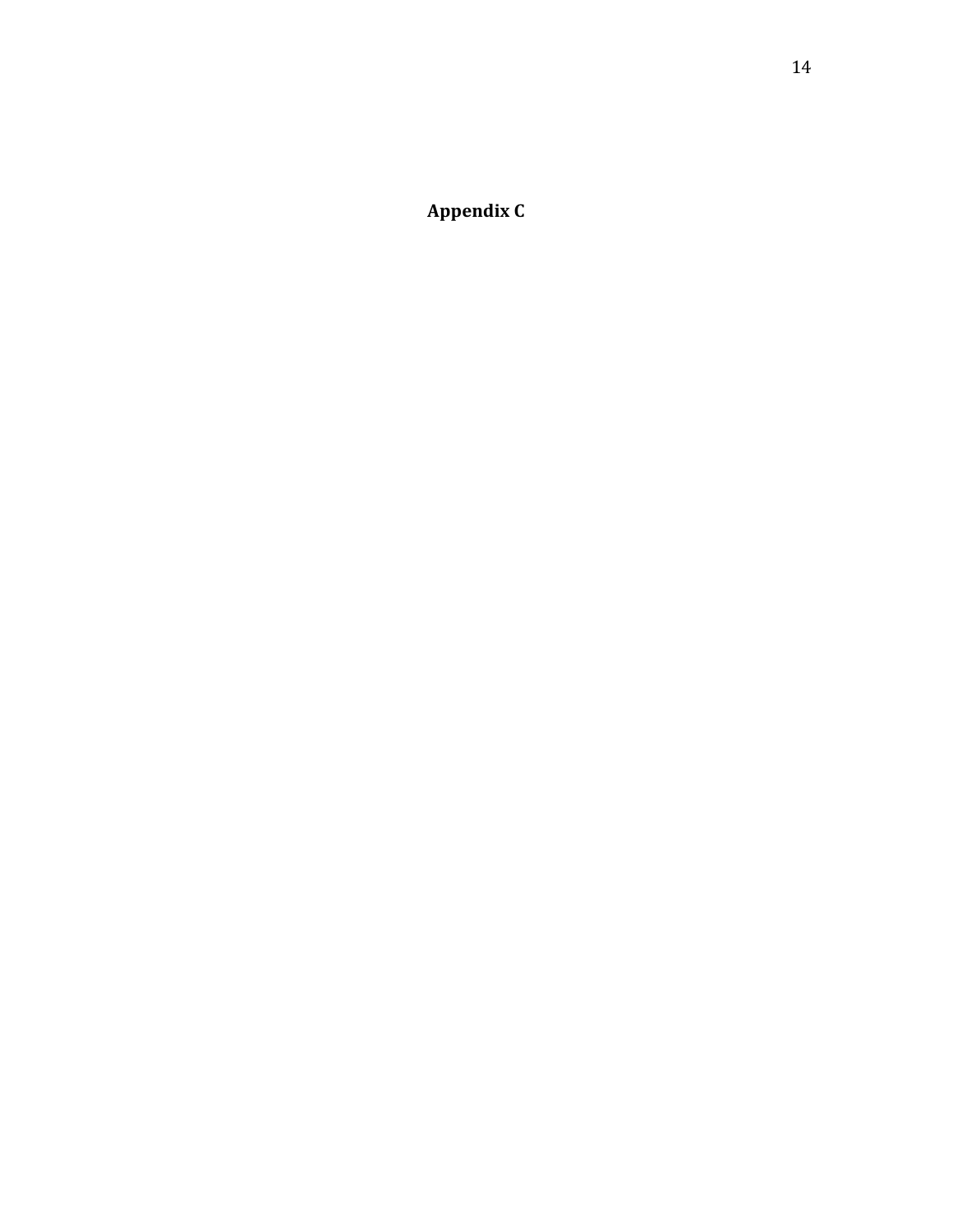Dr. Christopher Keane Acting FESAC Chair for Strategic Planning Panel Report Discussion Prof. Mark Koepke Chair, Strategic Planning Sub-Panel

Dear Dr. Keane and Prof. Koepke:

We are writing to the FESAC panel to comment on the draft report "Strategic Planning: Priorities Assessment and Budget Scenarios", and request that FESAC address several deficiencies in this report before transferring it to DOE/FES. We are taking this approach to comment on this report because, given the late release of the report to the public, there was no time to offer constructive comments at the recent FESAC meeting.

Generally, we welcome a new strategic vision to include research on relevant fusion nuclear science issues within the FES program, such as materials under intense neutron fluxes and the interactions of hot confined plasmas with adjacent solid material structures. An increase in emphasis in these areas will necessarily require changes in allocations of scarce research funding, and that in turn requires difficult choices among program elements. Indeed, such changes to the program have been advocated by some U.S. fusion researchers, and suggestions for an evolution of the program while maintaining critical strengths in the U.S. program have been offered. None of the signees to this letter advocates maintenance of the status quo in the fusion research portfolio, and all welcome dialog and planning to advance the program in new directions. However, we are deeply concerned that the elements of the strategic plan as described in this report have major flaws and unsubstantiated foundations. Furthermore, arbitrary or abrupt changes can lead to a degradation of the program if not justified or managed well. In that context, we note the draft report has several glaring deficiencies that could undermine the support of the research community for the proposed strategic directions as a whole. The points of most concern to us that need to be addressed by FESAC are given herein.

### **• The underlying strategic vision that guides this report is flawed**

This report unnecessarily narrows the fusion science research program to a few initiatives. The proposed programmatic emphasis is focused on preparing for the operation of two future facilities that will be producing significant fusion-relevant plasmas more than 10 years from now. The third part of the proposed program vision consists of an extremely narrow call for workforce development aimed at these future facilities as "Generation ITER-FNSF". None of this defines the program as a science-issue-oriented research enterprise that has pressing scientific issues and opportunities.

A troubling feature of the strategic plan is the wholesale orientation of the research program on preparing for an undefined Fusion Nuclear Science Facility in the near future. While some members of the fusion community believe FNSF is a logical next step facility, there is not yet technical or scientific consensus on what the design or even mission for such a facility is. The need and/or importance for such a major step can only be judged in the context of an overall strategic roadmap to fusion energy, which has not been discussed in this or other recent FESAC planning processes. Indeed, many of our international partners do not include an FNSF-like step in their fusion energy development plans, nor do their plans depend on the U.S. pursuing that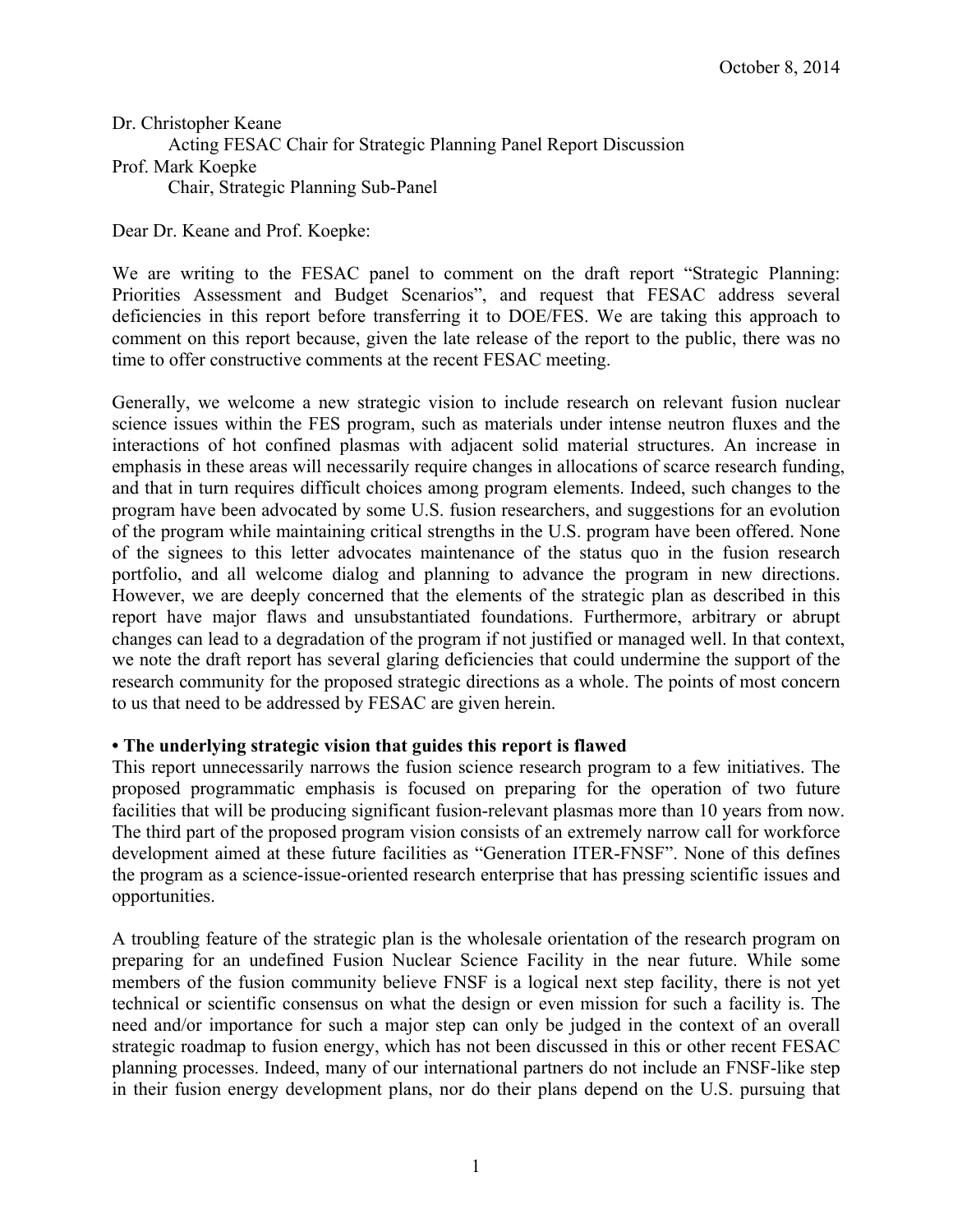step. The cost for such a facility makes it unlikely that the U.S. would pursue FNSF on its own, so international collaboration would be essential and is simply assumed to exist. An extended planning and study exercise is needed in the U.S. technical community to define and motivate any such major step, and no such discussion has taken place as yet. We clearly will not be able to advocate for this step, if needed, unless there is wide technical consensus and enthusiasm for it, both here and abroad.

A major element of the proposed strategy is the development of fusion energy technologies, accompanied by a significant reduction in fusion and plasma science research under any realistic budgets. While an increased emphasis on fusion technology development can be expected along any path to fusion energy at some point, there is no demonstration in this report that progress in fusion and plasma science is sufficiently mature in the context of fusion program objectives to warrant this reduction. New fusion energy technologies include topics such as test blanket module development, tritium fuel cycle tests, etc. Such energy technologies are required to realize fusion power production. However, fusion research is currently located in the DOE Office of Science, and historically such energy technology development has been associated with a commitment to a fusion energy development program. To our knowledge, no such change in policy has been made by the government, and hence it is hard to believe a redirection with an emphasis on fusion energy development will result in maintaining, much less increasing, support for fusion research in the U.S. Here again, the strategic plan appears to make an assumption that is poorly justified. Even the most optimistic funding scenario considered by the subpanel appears to fall well short of what is required to pursue a viable fusion energy development program.

Finally, there are repeated claims to "leadership" in specific areas of fusion research and development, with no accompanying discussion of the content or value of such leadership. The two major initiatives called out as Tier 1, the transient events and PMI studies, are topics of extensive experimental and theoretical investigations by fusion research groups around the world. It is hard to claim leadership in these areas without an in-depth discussion of the particular physics issues that can be resolved exclusively by the U.S. community. Such analyses are not presented in the draft report. It is incumbent on FESAC to more specifically define how such leadership is measured and achieved if it is to be a defining focus of the program.

### **• The program is presented too much as a facility-oriented development plan**

A wide range of white papers and presentations were submitted to this panel by the research community on relatively short notice. These offered challenging and scientifically interesting topics and initiatives to guide and motivate evolution of the research portfolio in fusion sciences, but there is very little reflection of that scientific vitality of the program in this report. The proposed plan starts with an assertion that the fusion program should condense to support participation in ITER and preparation for a large new DT facility in the U.S. The repeated references to those two facilities as the focus of the U.S. fusion program, without justification or broader references to the wide range of compelling scientific issues and challenges inherent in the fusion quest, reinforces the old bias from outside communities that this program is simply an empirical machine-building enterprise. This does a disservice to the fusion science research community, which has worked assiduously over the past decades to be more relevant to the mission of the DOE Office of Science and follow the best scientific practices of the research communities supported by the Office of Science.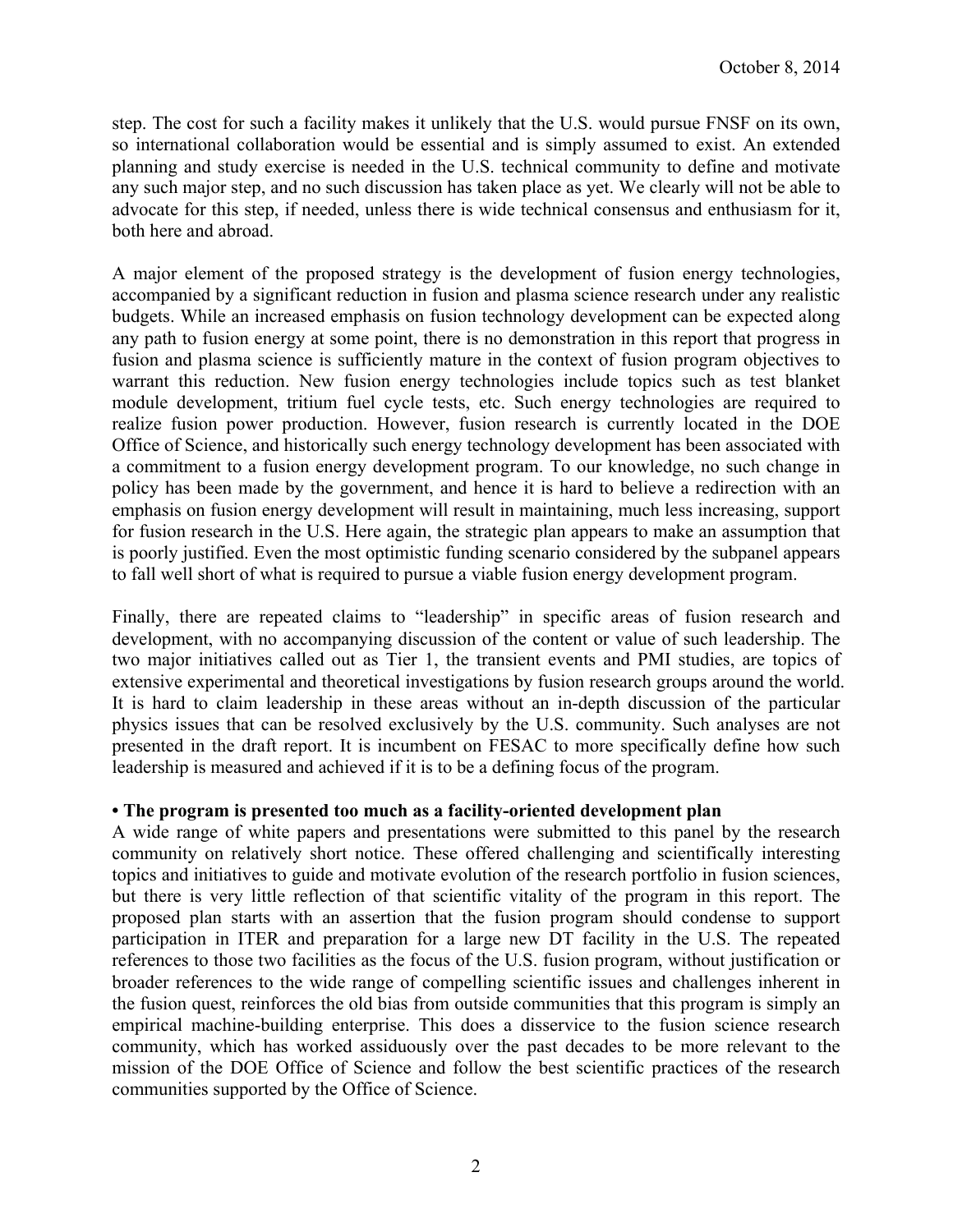### **• There are no scientific cases made for the choices made in this report**

Almost all programmatic choices are presented as simple management decisions to fit the desired new initiatives into a tight budget envelope. In contrast, clear compelling scientific reasons for such decisions are missing. The critical issues to be addressed need to be enunciated, and the reasons for the particular choices must be clearly justified. Simply stating that the program should support ITER and move to a large new FNSF facility does not, in itself, make programmatic choices obvious. There are many assertions of discussions by the subpanel on reaching the conclusions described, but no layout of the scientific reasons to support those conclusions. As such, the conclusions carry little weight but that of declared management direction.

#### **• There is a lack of competition and rigorous peer review for the few major new facilities or programs advocated in the strategic plan**

Over the past few decades, FES has done an admirable job in developing a culture of and processes for intellectual competition and peer review to identify research initiatives worthy of funding in times of scarce resources. This conforms to the practices of the Office of Science as a premier sponsor of physical science research, and assures Congress and the Administration that judgments of funding merit are as unbiased and free of conflicts of interest as much as possible. This approach has both improved the science focus of the fusion energy sciences program, and helped improve the standing of fusion and plasma sciences with other STEM communities. Indeed, FESAC itself just received a briefing from the Associate Director for Biological and Environmental Research, which again confirmed the benefits of following these practices.

This Draft Report repeatedly emphasizes the need for community discussion and peer review for some areas of the program. However, in the case of the three recommended major initiatives (the linear high heat flux facility, the spallation-source-based neutron irradiation facility, and the FNSF itself) the report simply declares these initiatives should be pursued in specific facilities, implying no need for competition of ideas and peer review. This contrasts with all past practices that led to significant new facilities in the fusion program. Decisions based on ad hoc 10-minute presentations to this FESAC subpanel should not substitute for in-depth competition and review of proposed new facilities.

To garner support for these new initiatives and identify the best options for fulfilling the goals of such initiatives, FESAC should instead identify the scientific issues and missions for such initiatives and FES should then follow with an open competition for proposals to address the identified issues. Such an approach will result in a sounder decision on these initiatives and significantly reduce any appearance of conflicts of interest in the choice of what initiatives are ultimately funded.

### **• The stewardship of plasma physics as a respected component of the U.S. physical science research portfolio is seriously undermined**

Following repeated FESAC reviews and several National Academies reviews, FES has been encouraged to lead the stewardship of plasma physics in the Federal complex. In the past, FES has attempted to do so, even in the face of limited resources. However, the proposed strategic plan is explicit in its weak support of basic plasma science. It identifies the already modest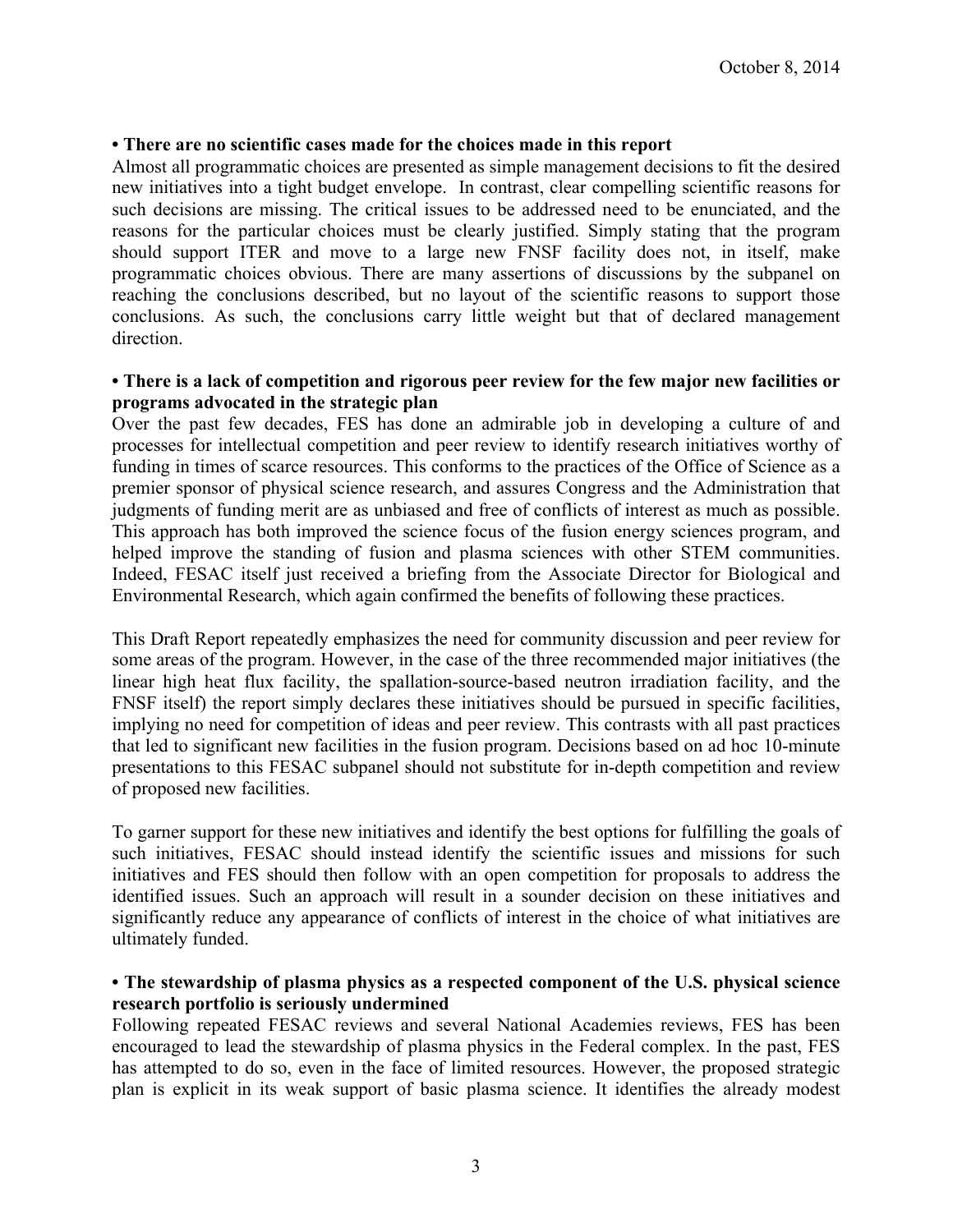Discovery Plasma Science program as a donor for funds to support other initiatives, under any of the more likely funding scenarios. The principal recommendation for DPS defers support for new directions in plasma science to unspecified collaborations with other agencies, with no evidence that growth in such partnerships are in fact welcome or fundable. This recommendation is therefore unsubstantiated, and portrays a willingness to leave plasma science without strong stewardship.

A much better approach would be for FESAC to make a clarion call for eliminating the chronic lack of modest funding of plasma physics in the Federal portfolio by recognizing plasma physics as a fundamental physical science in its own right. The discussion offered in the present report can only encourage suggestions of moving plasma science stewardship in the U.S. to more welcoming sponsors, to the detriment of the fusion community and FES.

### **• RECOMMENDATIONS:**

- FESAC should undertake or require a rewriting of this report to more clearly make the scientific case for recommendations made in the report, and should orient the presentation of these topics to enunciate the deeper scientific issues being addressed.
- The overall 10-year plan needs to be framed as challenging and exciting scientific investigations to resolve specific issues and test relevant theories related to advancing fusion and plasma sciences. It should reflect the wide range of issues that need to be addressed for fusion energy.
- It is premature to select specific facilities for the highest priority initiatives identified by the subpanel. This report should be modified to identify the mission and scientific goals of any new initiatives, and encourage open solicitation and peer-reviewed competition to invite innovative and exciting solutions for those initiatives.
- Plasma science should not be a donor program under any budget scenario. A robust case for funding increases to support plasma science as a physical science in its own right, without depleting fusion science sources, needs to be made.

Thank you for your attention, and we look forward to seeing this report evolve into a plan the research community can enthusiastically support.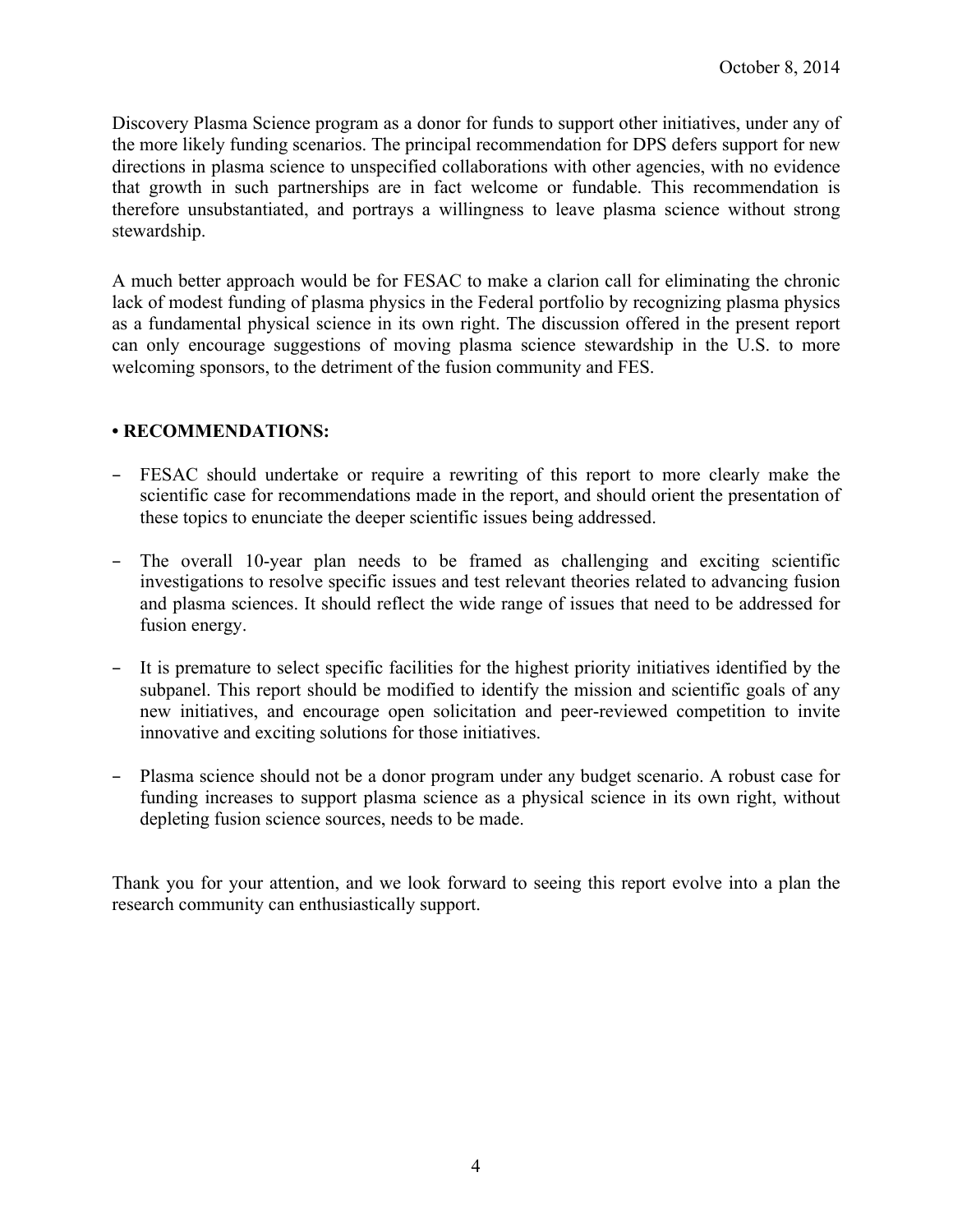The following signatories do so as individuals, not representing their home institutions:

Prof. David Anderson University of Wisconsin-Madison

Dr. Simon Anderson University of Wisconsin-Madison

Prof. Paul Bellan Caltech

Prof. Riccardo Betti University of Rochester

Prof. Stanislav Boldyrev University of Wisconsin-Madison

Res. Prof. Boris Breizman University of Texas at Austin

Dr. Dylan Brennan Princeton University

Prof. Michael Brown Swarthmore College

Prof. Andrew Cole Columbia University

Prof. Darren Craig Wheaton College

Prof. Ronald Davidson Princeton University

Res. Prof. Daniel Den Hartog University of Wisconsin-Madison

Prof. William Dorland University of Maryland

Prof. Jan Egedal University of Wisconsin-Madison

Prof. David Ennis Auburn University Prof. Nathaniel Fisch Princeton University

Prof. Raymond Fonck University of Wisconsin-Madison

Prof. Cary Forest University of Wisconsin-Madison

Dr. Martin Greenwald Massachusetts Institute of Technology

Prof. James Hanson Auburn University

Prof. Richard Hazeltine University of Texas at Austin

Prof. Thomas Jarboe University of Washington

Prof. Hantao Ji Princeton University

Prof. Sergei Krasheninnikov University of California, San Diego

Prof. Arnold Kritz LeHigh University

Dr. Konstantin Likin University of Wisconsin-Madison

Dr. Earl Marmar Massachusetts Institute of Technology

Prof. Michael Mauel Columbia University

Prof. David Maurer Auburn University

Prof. David Meyerhofer University of Rochester